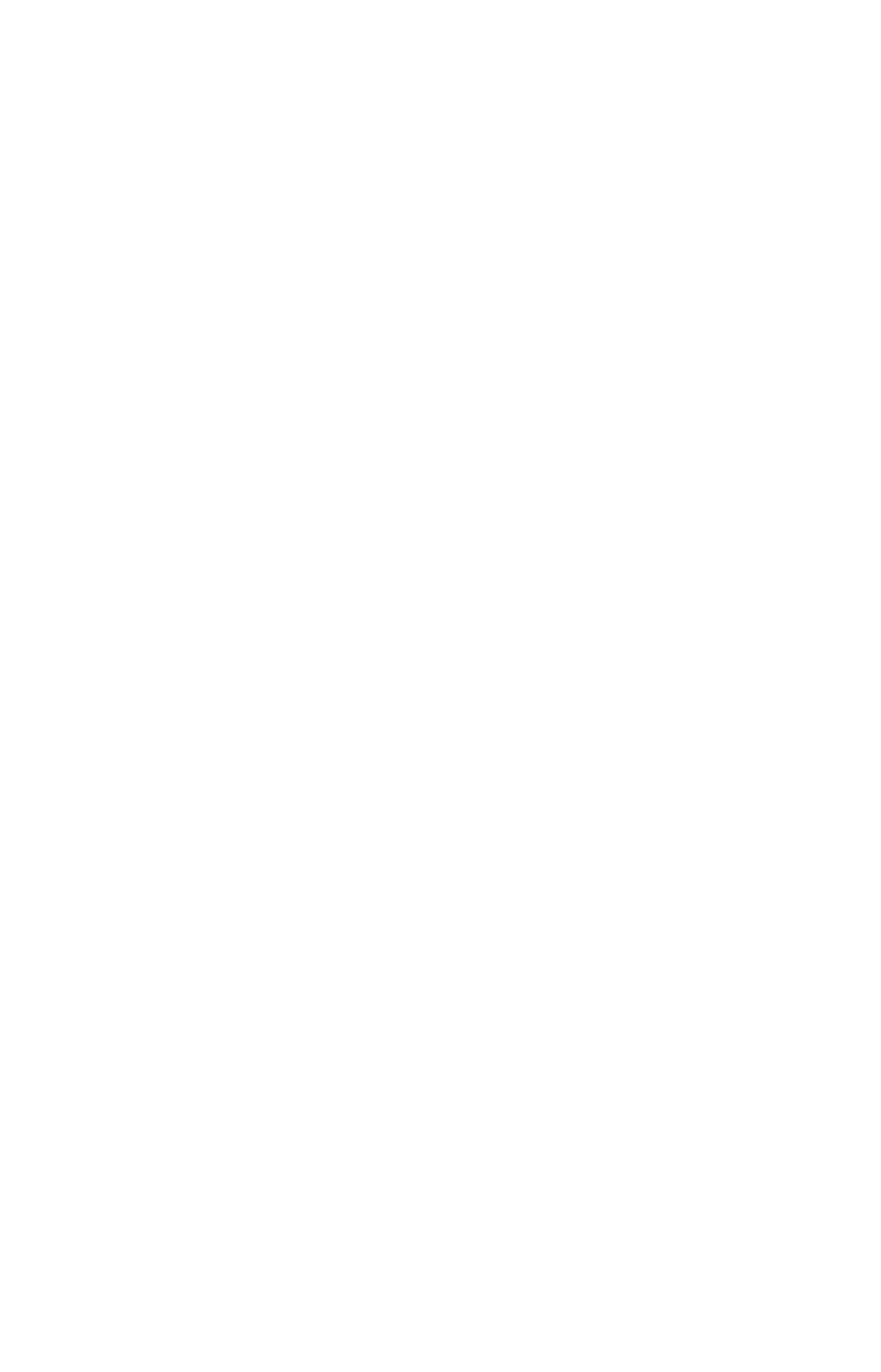### *INVESTMENT RESULTS – (UNAUDITED)*

#### **Average Annual Total Returns\* (for the periods ended March 31, 2022)**

|                                                          | <b>Six</b>    |                                         |        |           |
|----------------------------------------------------------|---------------|-----------------------------------------|--------|-----------|
|                                                          | <b>Months</b> | 1 Year                                  | 5 Year | 10 Year   |
| Channel Short Duration Income Fund $(4.06)\%$ $(1.90)\%$ |               |                                         | 2.73%  | $2.32\%$  |
| Bloomberg U.S. 1-5 Year Government/                      |               |                                         |        |           |
| Credit Index**                                           |               | $(4.15)\%$ $(3.84)\%$ $1.42\%$ $1.36\%$ |        |           |
| Bloomberg U.S. Intermediate                              |               |                                         |        |           |
| Government/Credit Bond Index***                          |               | $(5.05)\%$ $(4.10)\%$ $1.81\%$          |        | $-1.85\%$ |

Total annual operating expenses, (after fee waiver and/or expense reimbursement) as disclosed in the Channel Short Duration Income Fund (the "Fund") prospectus dated January 28, 2022 were 0.96%, which included acquired fund fees and expenses of 0.01%, of average daily net assets. Channel Investment Partners LLC (the "Adviser") contractually has agreed to waive its fee and to the extent necessary, reimburse certain Fund operating expenses so that the total annual operating expenses, excluding portfolio transaction and other investment-related costs (including brokerage fees and commissions); taxes; borrowing costs (such as interest and dividend expenses on securities sold short); acquired fund fees and expenses; fees and expenses associated with investments in other collective investment vehicles or derivative instruments (including for example option and swap fees and expenses); any amounts payable pursuant to a distribution or service plan adopted in accordance with Rule 12b-1 under the Investment Company Act of 1940; any administrative and/or shareholder servicing fees payable pursuant to a plan adopted by the Board; expenses incurred in connection with any merger or reorganization; extraordinary expenses (such as litigation expenses, indemnification of Trust officers and Trustees and contractual indemnification of Fund service providers); and other expenses that the Trustees agree have not been incurred in the ordinary course of the Fund's business, do not exceed 0.95% of the Fund's average daily net assets. The contractual agreement is in place through January 31, 2023. Each waiver/expense payment by the Adviser is subject to recoupment by the Adviser from the Fund in the three years following the date the particular waiver/expense payment occurred, but only if such recoupment can be achieved without exceeding the annual expense limitation in effect at the time of the waiver/ expense payment and any expense limitation in effect at the time of the recoupment. Additional information pertaining to the Fund's expense ratios as of March 31, 2022 can be found in the financial highlights.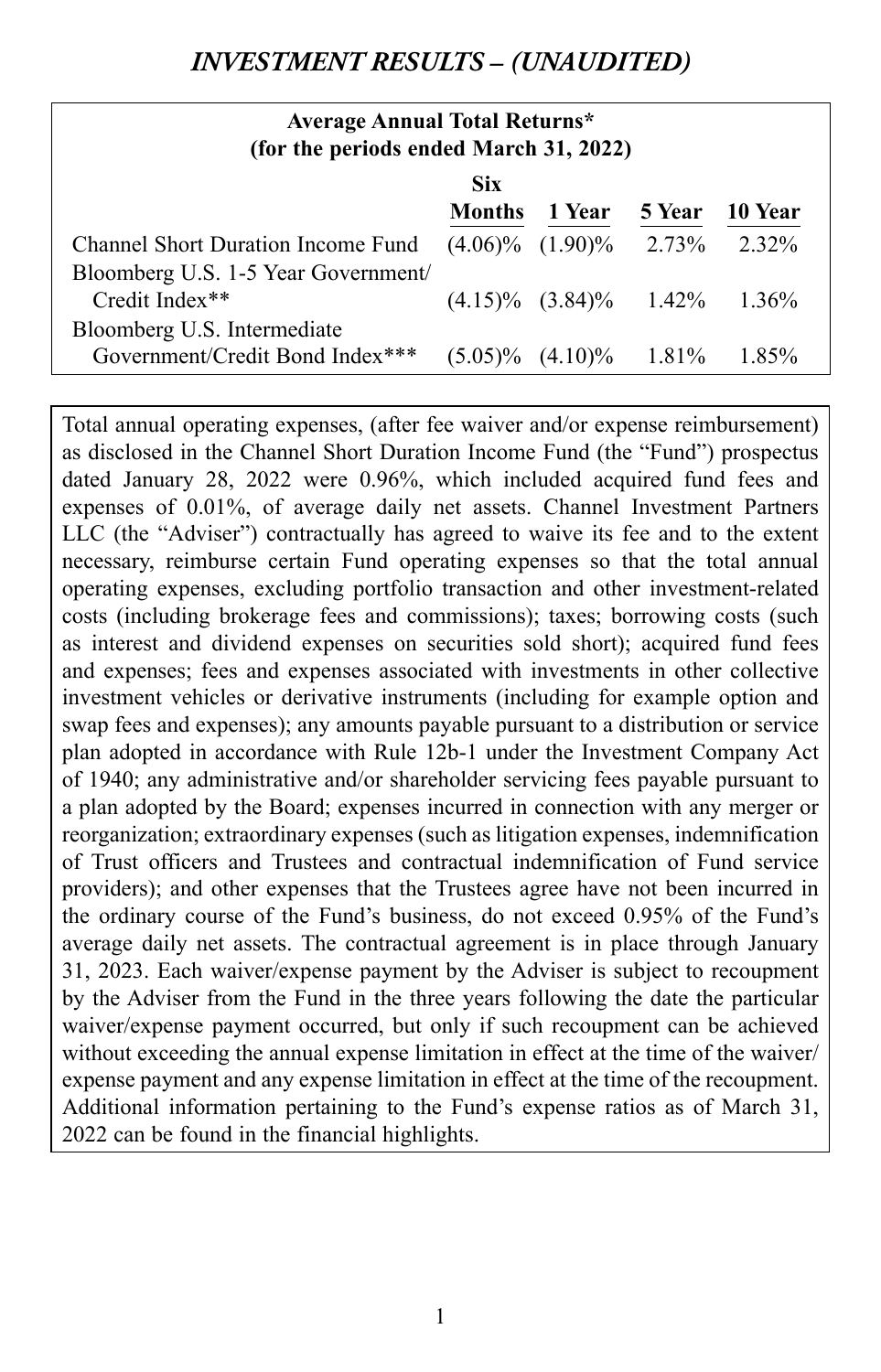### *INVESTMENT RESULTS – (UNAUDITED) –* **(continued)**

*The performance quoted represents past performance, which does not guarantee future results. The investment return and principal value of an investment will fluctuate so that an investor's shares, when redeemed, may be worth more or less than their original cost. The returns shown do not reflect deduction of taxes that a shareholder would pay on Channel Short Duration Income Fund (the "Fund") distributions or the redemption of Fund shares. Current performance may be lower or higher than the performance quoted. The Fund's investment objectives, risks, charges and expenses must be considered carefully before investing. Performance data current to the most recent month end may be obtained by calling (877) 627-8504.*

- Return figures reflect any change in price per share and assume the reinvestment of all distributions. The Fund's returns reflect any fee reductions during the applicable periods. If such fee reductions had not occurred, the quoted performance would have been lower. Total returns for periods less than one year are not annualized.
- \*\* The Bloomberg U.S. 1-5 Year Government/Credit Bond Index (the "U.S. 1-5 Year Government/Credit Bond Index") is an unmanaged benchmark that assumes reinvestment of all distributions and excludes the effect of taxes and fees. The U.S. 1-5 Year Government/Credit Bond Index is a widely recognized unmanaged index of bond prices and is representative of a broader market and range of securities than is found in the Fund's portfolio. Individuals cannot invest directly in the U.S. 1-5 Year Government/ Credit Bond Index; however, an individual may invest in exchange traded funds or other investment vehicles that attempt to track the performance of a benchmark index.
- \*\*\* The Bloomberg U.S. Intermediate Government/Credit Bond Index (the "U.S. Intermediate Government/Credit Bond Index") is an unmanaged benchmark that assumes reinvestment of all distributions and excludes the effect of taxes and fees. The U.S. Intermediate Government/Credit Bond Index is a widely recognized unmanaged index of bond prices and is representative of a broader market and range of securities than is found in the Fund's portfolio. Individuals cannot invest directly in the U.S. Intermediate Government/Credit Bond Index; however, an individual may invest in exchange traded funds or other investment vehicles that attempt to track the performance of a benchmark index

*You should consider the Fund's investment objectives, risks, charges and expenses carefully before you invest. The Fund's prospectus contains important information about the Fund's investment objectives, potential risks, management fees, charges and expenses, and other information and should be read carefully before investing. You may obtain a current copy of the Fund's prospectus or performance data current to the most recent month by calling (877) 627-8504.*

*The Fund is distributed by Ultimus Fund Distributors, LLC, member FINRA/SIPC.*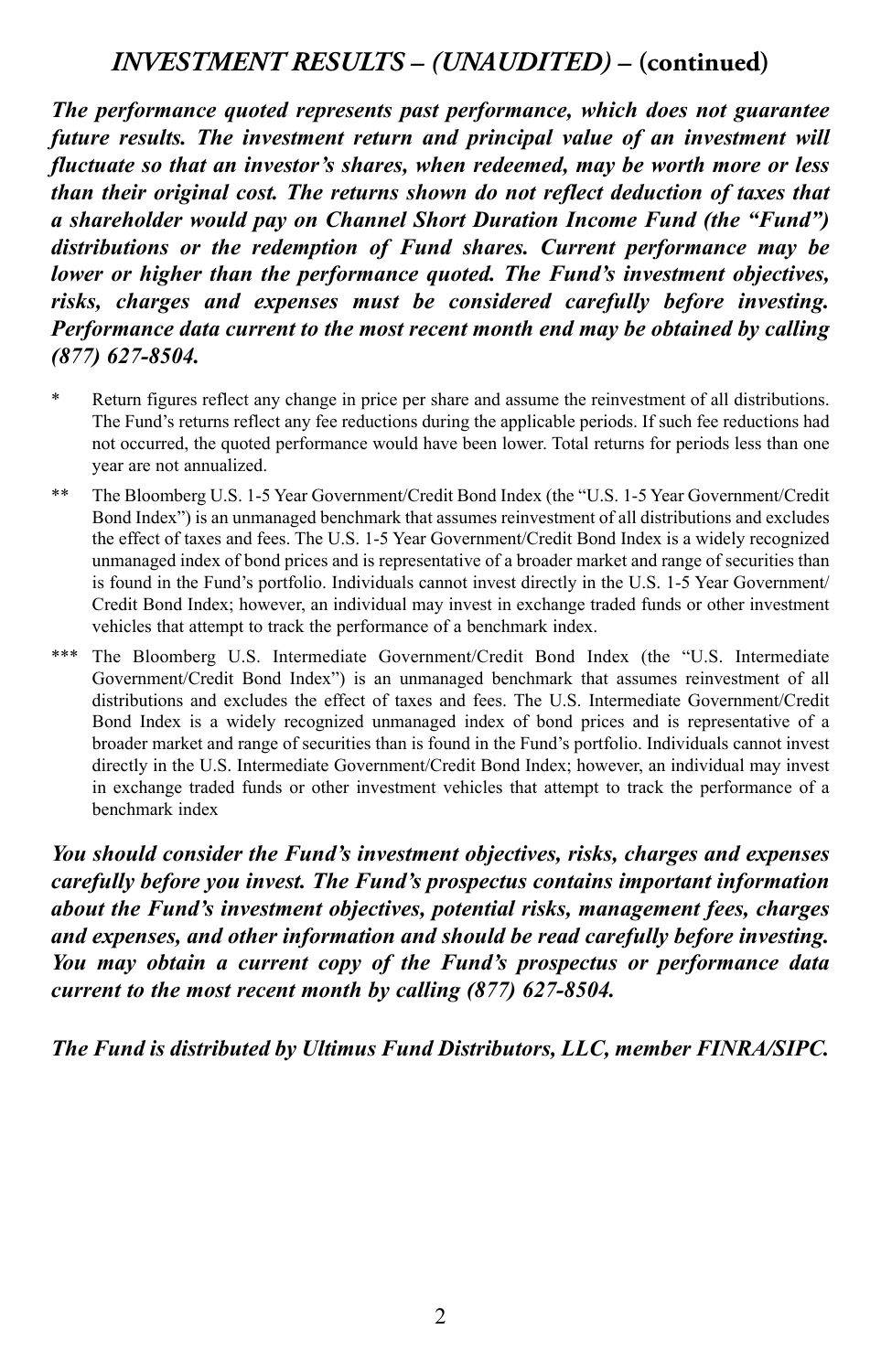### *FUND HOLDINGS – (UNAUDITED)*

|            |                        | Channel Short Duration Income Fund Holdings as of March 31, 2022 <sup>1</sup> |                                        |                                       |
|------------|------------------------|-------------------------------------------------------------------------------|----------------------------------------|---------------------------------------|
| 110.00%    |                        |                                                                               |                                        |                                       |
| 100.00%    | <b>Corporate Bonds</b> |                                                                               |                                        |                                       |
| 90.00%     | 91.56%                 |                                                                               |                                        |                                       |
| 80.00%     |                        |                                                                               |                                        |                                       |
| 70.00%     |                        |                                                                               |                                        |                                       |
| 60.00%     |                        |                                                                               |                                        |                                       |
| 50.00%     |                        |                                                                               |                                        |                                       |
| 40.00%     |                        |                                                                               |                                        |                                       |
| 30.00%     |                        |                                                                               |                                        |                                       |
| 20.00%     |                        |                                                                               | <b>U.S. Government</b><br>and Agencies | Other Assets in _                     |
| 10.00%     |                        | <b>Money Market Funds</b><br>0.82%                                            | $6.71\%$                               | <b>Excess of Liabilities</b><br>0.91% |
| $0.00\%$   |                        |                                                                               |                                        |                                       |
| $-10.00\%$ |                        |                                                                               |                                        |                                       |

 $<sup>1</sup>$  As a percent of net assets.</sup>

The investment objective of the Channel Short Duration Income Fund is total return, comprised of both income and capital appreciation.

Portfolio holdings are subject to change.

### *AVAILABILITY OF PORTFOLIO SCHEDULE – (UNAUDITED)*

The Fund files its complete schedule of portfolio holdings with the Securities and Exchange Commission (the "SEC") for the first and third quarters of each fiscal year as an exhibit to its reports on Form N-PORT. The Fund's Form N-PORT reports are available on the SEC's website at http://www.sec.gov.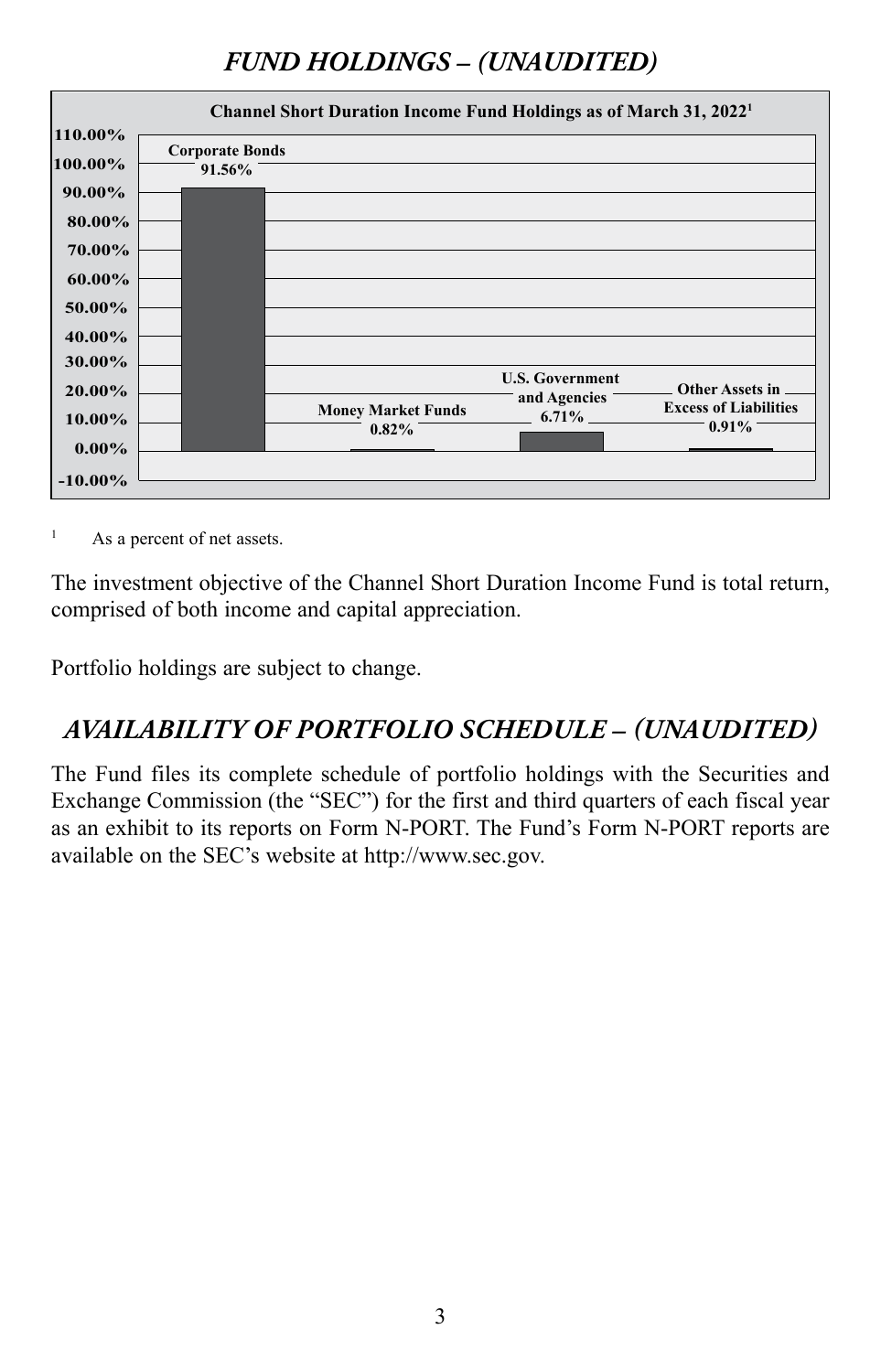## *CHANNEL SHORT DURATION INCOME FUND SCHEDULE OF INVESTMENTS*

**March 31, 2022 – (Unaudited)**

|                                               | Principal     |                   |
|-----------------------------------------------|---------------|-------------------|
| <b>CORPORATE BONDS - 91.56%</b>               | Amount        | <b>Fair Value</b> |
| Corporate Bonds - Domestic - 86.08%           |               |                   |
| Ally Financial, Inc., 4.70%, Perpetual        |               |                   |
| $(3MO LIBOR + 348bps)^{(a)}$                  | \$<br>850,000 | \$<br>775,744     |
| American Airlines Pass Through Trust,         |               |                   |
| Series 2013-2, 4.95%, 1/15/2023               | 1,422,100     | 1,412,935         |
| American Airlines Pass Through Trust,         |               |                   |
| Series 2015-1, 3.70%, 5/1/2023                | 432,053       | 420,292           |
| American Airlines Pass Through Trust,         |               |                   |
| Series 2016-3, 3.75%, 10/15/2025              | 1,179,154     | 1,093,854         |
| American Electric Power Co., Inc.,            |               |                   |
| 2.03%, 3/15/2024                              | 600,000       | 590,180           |
| B&G Foods, Inc., 5.25%, 4/1/2025              | 750,000       | 734,408           |
| Baker Hughes Holdings, LLC, 1.23%, 12/15/2023 | 500,000       | 488,587           |
| Bank of America Corp., 3.95%, 4/21/2025       | 750,000       | 764,062           |
| Barclays PLC, 5.20%, 5/12/2026                | 650,000       | 678,509           |
| Boeing Co. (The), 2.75%, 2/1/2026             | 750,000       | 728,180           |
| Broadcom, Inc., 4.70%, 4/15/2025              | 500,000       | 518,515           |
| Bunge Ltd. Finance Corp., 2.75%, 5/14/2031    | 500,000       | 459,889           |
| CF Industries, Inc., 3.45%, 6/1/2023          | 500,000       | 507,270           |
| Charles Schwab Corp. (The), 4.00%, Perpetual  |               |                   |
| $(3MO LIBOR + 231bps)^{(a)}$                  | 500,000       | 454,844           |
| Continental Airlines Pass Through Trust,      |               |                   |
| Series 2-A, 4.00%, 10/29/2024                 | 392,579       | 392,929           |
| Discovery Communications LLC,                 |               |                   |
| 2.95%, 3/20/2023                              | 300,000       | 301,065           |
| Discovery Communications LLC,                 |               |                   |
| 4.13%, 5/15/2029                              | 300,000       | 303,948           |
| DISH DBS Corp., 5.88%, 7/15/2022              | 400,000       | 402,636           |
| Edison International, 5.38%, 9/15/2069        |               |                   |
| $(3MO LIBOR + 370bps)^{(a)}$                  | 800,000       | 776,720           |
| Energy Transfer LP, 6.50%, Perpetual          |               |                   |
| $(3MO LIBOR + 465bps)^{(a)}$                  | 500,000       | 494,050           |
| EQT Corp., 6.63%, 2/1/2025                    | 400,000       | 423,000           |
| Ford Motor Credit Co. LLC, 3.35%, 11/1/2022   | 364,000       | 365,321           |
| General Motors Financial Co., Inc., 4.35%,    |               |                   |
| 4/9/2025                                      | 900,000       | 917,109           |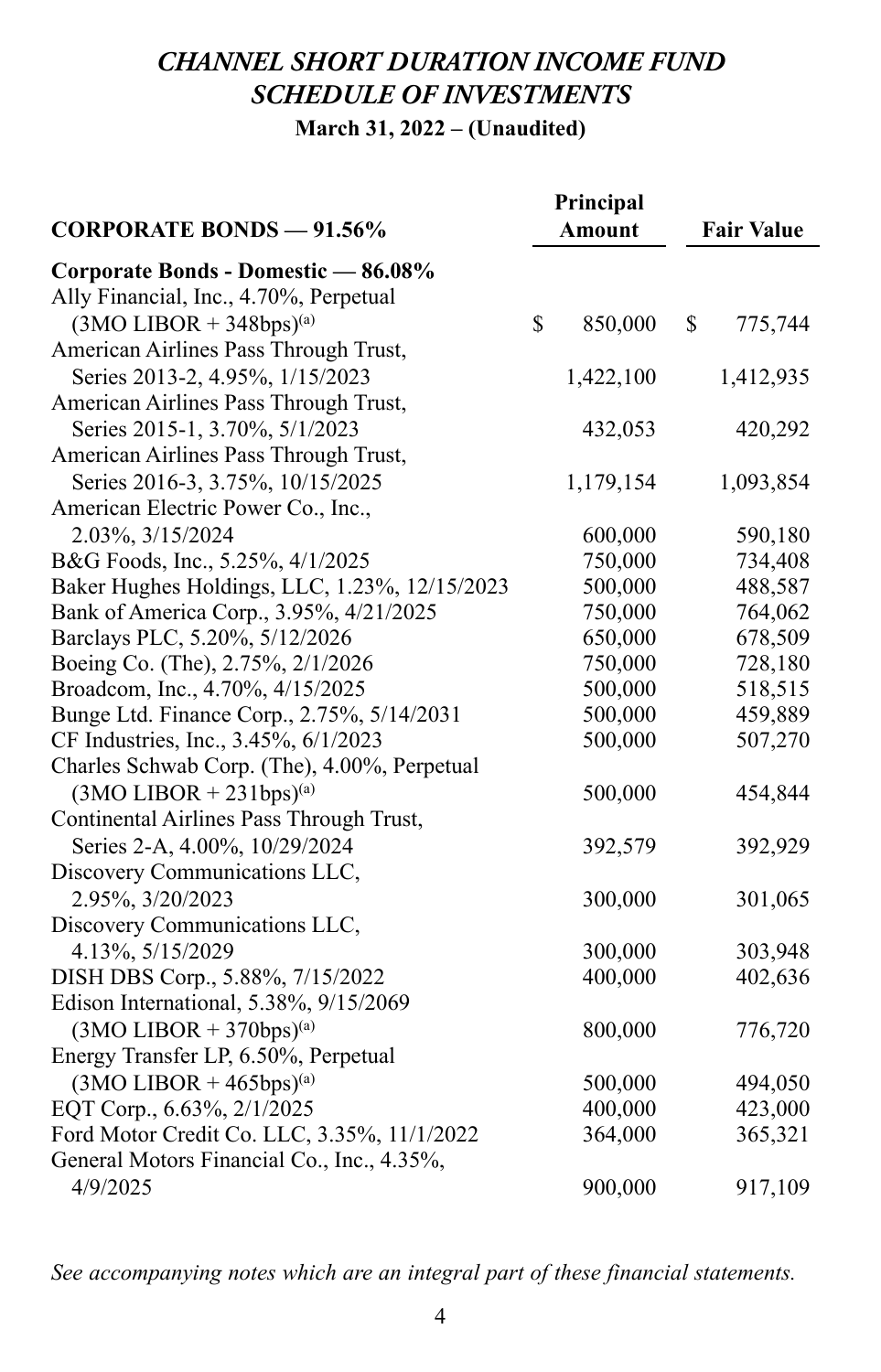### *CHANNEL SHORT DURATION INCOME FUND SCHEDULE OF INVESTMENTS* **– (continued) March 31, 2022 – (Unaudited)**

|                                                 | Principal       |                   |
|-------------------------------------------------|-----------------|-------------------|
| <b>CORPORATE BONDS</b> - 91.56% - continued     | <b>Amount</b>   | <b>Fair Value</b> |
| Corporate Bonds - Domestic - 86.08% - continued |                 |                   |
| Genworth Holdings, Inc., 2.51%, 11/15/2036      |                 |                   |
| $(3MO LIBOR + 200bps)^{(a)}$                    | \$<br>1,500,000 | \$<br>875,910     |
| Goldman Sachs Group Inc., 3.00%, 3/15/2024      | 150,000         | 149,870           |
| Gulfport Energy Corp., 8.00%, 5/17/2026         | 300,000         | 313,011           |
| Hyatt Hotels Corp., 1.80%, 10/1/2024            | 500,000         | 480,944           |
| iHeartCommunications, Inc., 8.38%, 5/1/2027     | 600,000         | 621,258           |
| JPMorgan Chase & Co., 4.13%, 12/15/2026         | 400,000         | 414,316           |
| Marathon Petroleum Corp., 4.70%, 5/1/2025       | 500,000         | 520,435           |
| Marathon Petroleum Corp., 3.80%, 4/1/2028       | 250,000         | 252,083           |
| Morgan Stanley, 5.00%, 11/24/2025               | 950,000         | 1,001,794         |
| Occidental Petroleum Corp., 6.95%, 7/1/2024     | 600,000         | 644,484           |
| Plains All American Pipeline LP/                |                 |                   |
| PAA Finance Corp., 3.60%, 11/1/2024             | 900,000         | 902,907           |
| Range Resources Corp., 5.00%, 3/15/2023         | 1,500,000       | 1,513,919         |
| Range Resources Corp., 4.88%, 5/15/2025         | 250,000         | 253,533           |
| Sempra Energy, 3.30%, 4/1/2025                  | 200,000         | 200,108           |
| Sierra Pacific Power Co., 3.38%, 8/15/2023      | 750,000         | 757,620           |
| Sprint Corp., 7.88%, 9/15/2023                  | 500,000         | 532,405           |
| UAL 2007-1 Pass Through Trust,                  |                 |                   |
| Series 071A, 6.64%, 7/2/2022                    | 237,426         | 240,332           |
| United Ailines, Series 2014-1, 4.00%, 4/11/2026 | 578,260         | 578,271           |
| United Airlines Class A Pass Through Trust,     |                 |                   |
| Series 20-1, 5.88%, 4/15/2029                   | 525,043         | 538,127           |
| United Airlines Holdings, Inc, 4.88%, 1/15/2025 | 300,000         | 299,257           |
| VeriSign, Inc., 5.25%, 4/1/2025                 | 500,000         | 524,795           |
| Verizon Communications Inc., 3.00%, 3/22/2027   | 750,000         | 741,580           |
| VMware Inc., 3.90%, 8/21/2027                   | 900,000         | 913,347           |
| Welltower, Inc., 2.05%, 1/15/2029               | 500,000         | 454,779           |
| <b>TOTAL CORPORATE BONDS - DOMESTIC</b>         |                 |                   |

**(Cost \$28,551,482)** 27,729,132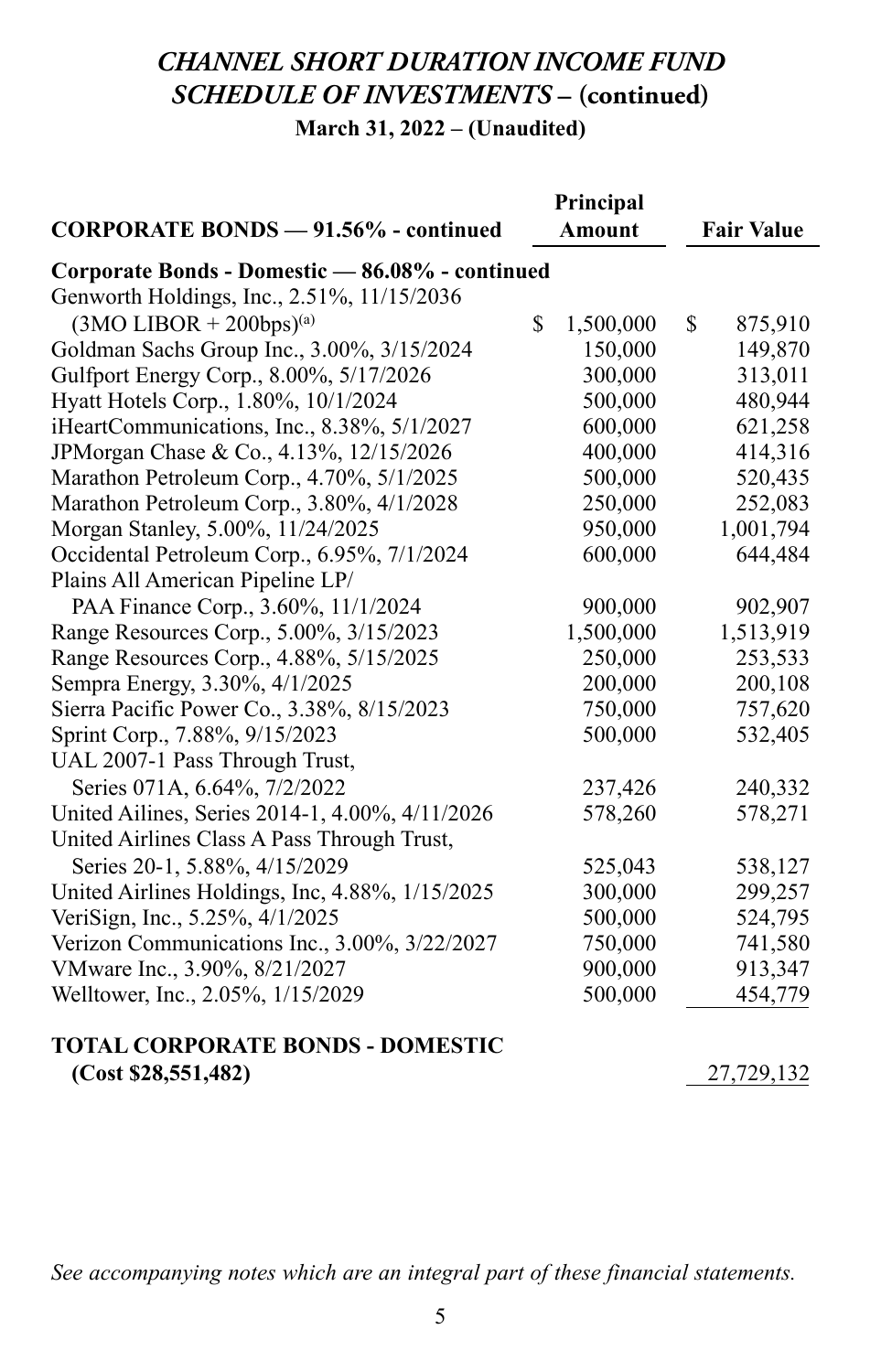### *CHANNEL SHORT DURATION INCOME FUND SCHEDULE OF INVESTMENTS* **– (continued) March 31, 2022 – (Unaudited)**

|                                                                                                                        | Principal     |                    |
|------------------------------------------------------------------------------------------------------------------------|---------------|--------------------|
| <b>CORPORATE BONDS</b> - 91.56% - continued                                                                            | <b>Amount</b> | <b>Fair Value</b>  |
| Corporate Bonds - Foreign - 5.48%<br>Corporate Bonds - Ireland - 2.11%<br>AerCap Ireland Capital DAC, 3.30%, 1/30/2032 | \$<br>750,000 | \$<br>678,536      |
| Corporate Bonds - Japan — 1.79%<br>Mizuho Financial Group, Inc., 2.56%, 9/13/2025                                      |               |                    |
| $(3MO LIBOR + 43bps)^{(a)}$<br>Mizuho Financial Group, Inc., 1.55%, 7/9/2027                                           | 400,000       | 392,259            |
| $(3MO LIBOR + 62bps)^{(a)}$                                                                                            | 200,000       | 183,891<br>576,150 |
| Corporate Bonds - United Kingdom — 1.58%                                                                               |               |                    |
| Astrazeneca PLC, 3.38%, 11/16/2025                                                                                     | 500,000       | 507,565            |
| TOTAL CORPORATE BONDS - FOREIGN (Cost \$1,893,956)                                                                     |               | 1,762,251          |
| <b>TOTAL CORPORATE BONDS (Cost \$30,445,438)</b>                                                                       |               | 29,491,383         |
| <b>U.S. GOVERNMENT &amp; AGENCIES - 6.71%</b>                                                                          |               |                    |
| United States Treasury Note, 1.88%, 2/15/2032                                                                          | 2,250,000     | 2,161,231          |
| TOTAL U.S. GOVERNMENT & AGENCIES (Cost \$2,199,749)                                                                    |               | 2,161,231          |
| <b>MONEY MARKET FUNDS - 0.82%</b>                                                                                      |               |                    |
| Fidelity Investments Money Market Government                                                                           |               |                    |
| Portfolio, Class I, 0.12% <sup>(b)</sup>                                                                               | 265,541       | 265,541            |
| <b>TOTAL MONEY MARKET FUNDS (Cost \$265,541)</b>                                                                       |               | 265,541            |
| TOTAL INVESTMENTS - 99.09% (Cost \$32,910,728)                                                                         |               | 31,918,155         |
| Other Assets in Excess of Liabilities — 0.91%                                                                          |               | 292,370            |
| <b>NET ASSETS - 100.00%</b>                                                                                            |               | \$32,210,525       |

(a) Variable rate security. The rate shown is the effective interest rate as of March 31, 2022. The benchmark on which the rate is calculated is shown parenthetically.

(b) Rate disclosed is the seven day effective yield as of March 31, 2022.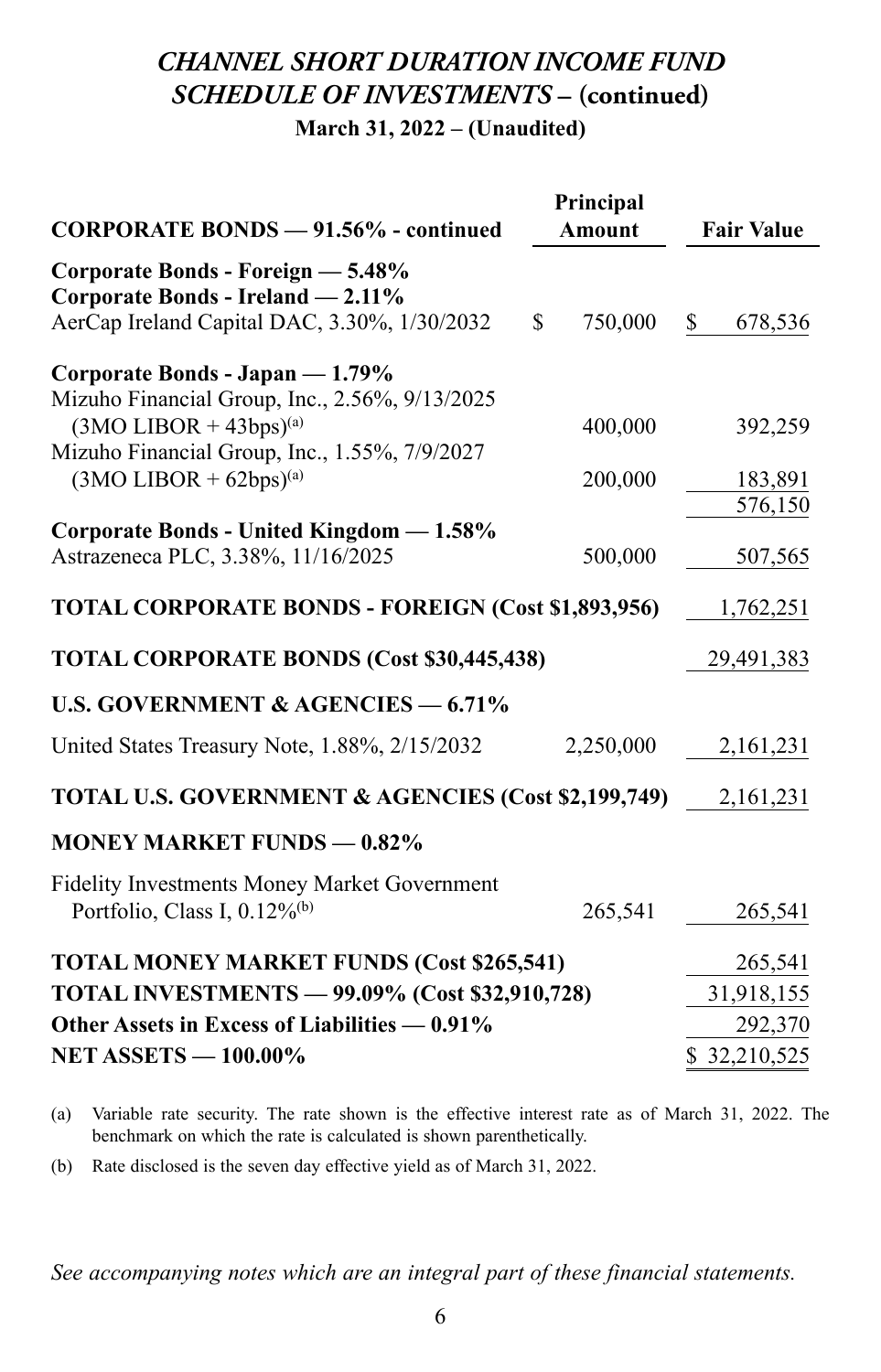### *CHANNEL SHORT DURATION INCOME FUND STATEMENT OF ASSETS AND LIABILITIES* **March 31, 2022 – (Unaudited)**

| <b>Assets</b>                                                 |               |
|---------------------------------------------------------------|---------------|
| Investments in securities at fair value (cost \$32,910,728)   | \$31,918,155  |
| Receivable for investments sold                               | 5,275,342     |
| Dividends and interest receivable                             | 354,024       |
| Prepaid expenses                                              | 16,446        |
| <b>Total Assets</b>                                           | 37,563,967    |
| <b>Liabilities</b>                                            |               |
| Payable for fund shares redeemed                              | 168           |
| Payable for investments purchased                             | 5,264,258     |
| Payable for distribution to shareholders                      | 51,884        |
| Payable to Adviser                                            | 6,382         |
| Payable to affiliates                                         | 13,604        |
| Other accrued expenses                                        | 17,146        |
| <b>Total Liabilities</b>                                      | 5,353,442     |
| <b>Net Assets</b>                                             | \$ 32,210,525 |
| <b>Net Assets consist of:</b>                                 |               |
| Paid-in capital                                               | 33,567,235    |
| Accumulated deficit                                           | (1,356,710)   |
| <b>Net Assets</b>                                             | \$ 32,210,525 |
| Shares outstanding (unlimited number of shares authorized, no |               |
| par value)                                                    | 3,296,814     |
| Net asset value ("NAV"), offering and redemption price per    |               |
| share <sup>(a)</sup>                                          | \$<br>9.77    |

(a) The Fund charges a 1.00% redemption fee on shares redeemed within 60 days or less of purchase. Shares are redeemed at the NAV if held longer than 60 calendar days.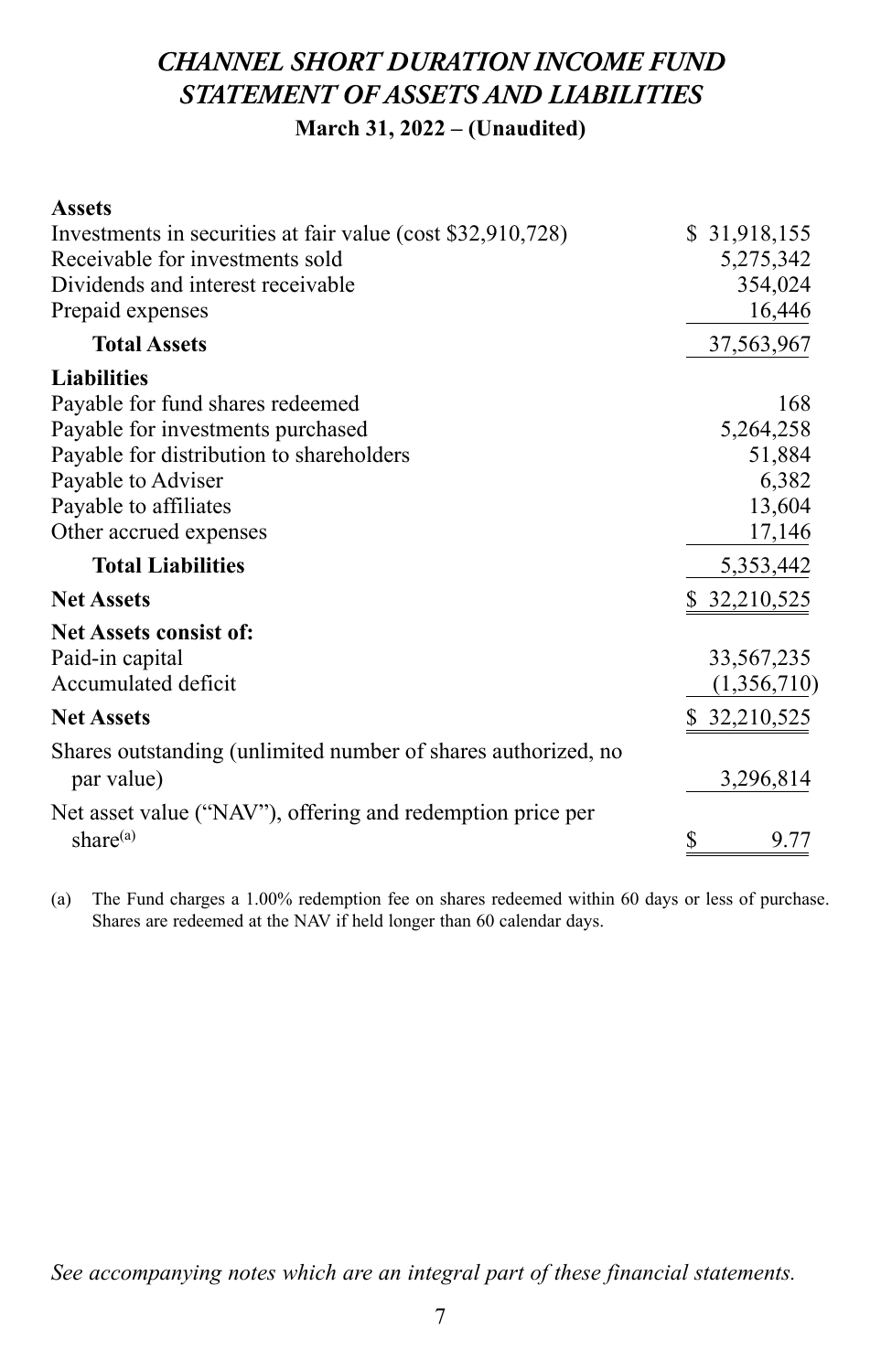## *CHANNEL SHORT DURATION INCOME FUND STATEMENT OF OPERATIONS*

**For the six months ended March 31, 2022 – (Unaudited)**

| <b>Investment Income</b>                                         |                   |
|------------------------------------------------------------------|-------------------|
| Interest income                                                  | \$<br>449,975     |
| Dividend income                                                  | 70                |
| <b>Total investment income</b>                                   | 450,045           |
| <b>Expenses</b>                                                  |                   |
| Adviser                                                          | 65,522            |
| Administration                                                   | 14,959            |
| Fund accounting                                                  | 14,148            |
| Custodian                                                        | 12,385            |
| Legal                                                            | 11,059            |
| Audit and tax preparation                                        | 9,524             |
| Trustee                                                          | 7,387             |
| Transfer agent                                                   | 5,983             |
| Compliance services                                              | 5,983             |
| Registration                                                     | 5,908             |
| Report printing                                                  | 4,841             |
| Pricing                                                          | 4,811             |
| Insurance                                                        | 1,169             |
| Miscellaneous                                                    | 13,651            |
| <b>Total expenses</b>                                            | 177,330           |
| Fees waived by Adviser                                           | (21, 714)         |
| Net operating expenses                                           | 155,616           |
| Net investment income                                            | 294,429           |
| Net Realized and Change in Unrealized Gain (Loss) on Investments |                   |
| Net realized loss on investment securities transactions          | (293, 599)        |
| Net change in unrealized depreciation of investment securities   | (1,338,753)       |
| Net realized and change in unrealized loss on investments        | (1,632,352)       |
| Net decrease in net assets resulting from operations             | \$<br>(1,337,923) |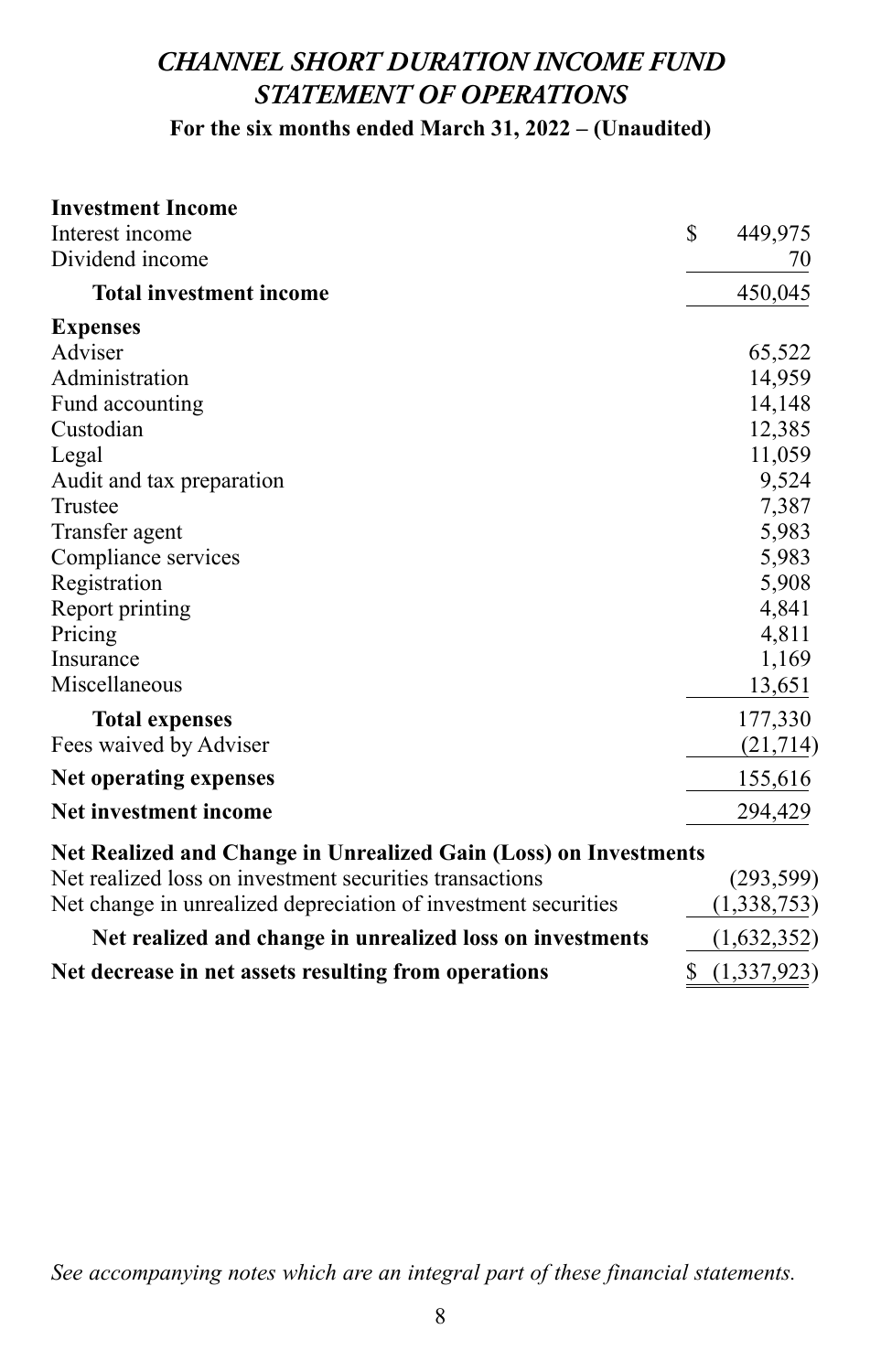### *CHANNEL SHORT DURATION INCOME FUND STATEMENTS OF CHANGES IN NET ASSETS*

|                                                                                  | For the<br><b>Six Months</b><br><b>Ended</b><br>March 31, 2022<br>(Unaudited) | For the<br>Year Ended<br>September 30,<br>2021 |
|----------------------------------------------------------------------------------|-------------------------------------------------------------------------------|------------------------------------------------|
| Increase (Decrease) in Net Assets due to:                                        |                                                                               |                                                |
| <b>Operations</b>                                                                |                                                                               |                                                |
| Net investment income                                                            | \$<br>294,429                                                                 | \$<br>472,006                                  |
| Net realized gain (loss) on investment                                           |                                                                               |                                                |
| securities transactions                                                          | (293, 599)                                                                    | 567,759                                        |
| Net change in unrealized appreciation<br>(depreciation) of investment securities |                                                                               | 49,700                                         |
|                                                                                  | (1,338,753)                                                                   |                                                |
| Net increase (decrease) in net assets                                            |                                                                               |                                                |
| resulting from operations                                                        | (1,337,923)                                                                   | 1,089,465                                      |
| <b>Distributions to Shareholders From:</b>                                       |                                                                               |                                                |
| Earnings                                                                         | (929, 732)                                                                    | (2,513,189)                                    |
| <b>Total distributions</b>                                                       | (929, 732)                                                                    | (2,513,189)                                    |
| <b>Capital Transactions</b>                                                      |                                                                               |                                                |
| Proceeds from shares sold                                                        | 4,351,044                                                                     | 6,928,463                                      |
| Reinvestment of distributions                                                    | 105,718                                                                       | 8,117                                          |
| Amount paid for shares redeemed                                                  | (2,364,285)                                                                   | (3,559,354)                                    |
| Net increase in net assets resulting                                             |                                                                               |                                                |
| from capital transactions                                                        | 2,092,477                                                                     | 3,377,226                                      |
| <b>Total Increase (Decrease) in Net Assets</b>                                   | (175, 178)                                                                    | 1,953,502                                      |
| <b>Net Assets</b>                                                                |                                                                               |                                                |
| Beginning of period                                                              | 32,385,703                                                                    | 30,432,201                                     |
| End of period                                                                    | \$32,210,525                                                                  | \$32,385,703                                   |
| <b>Share Transactions</b>                                                        |                                                                               |                                                |
| Shares sold                                                                      | 425,822                                                                       | 661,202                                        |
| Shares issued in reinvestment of distributions                                   | 10,452                                                                        | 775                                            |
| Shares redeemed                                                                  | (233, 697)                                                                    | (324, 229)                                     |
| Net increase in shares outstanding                                               | 202,577                                                                       | 337,748                                        |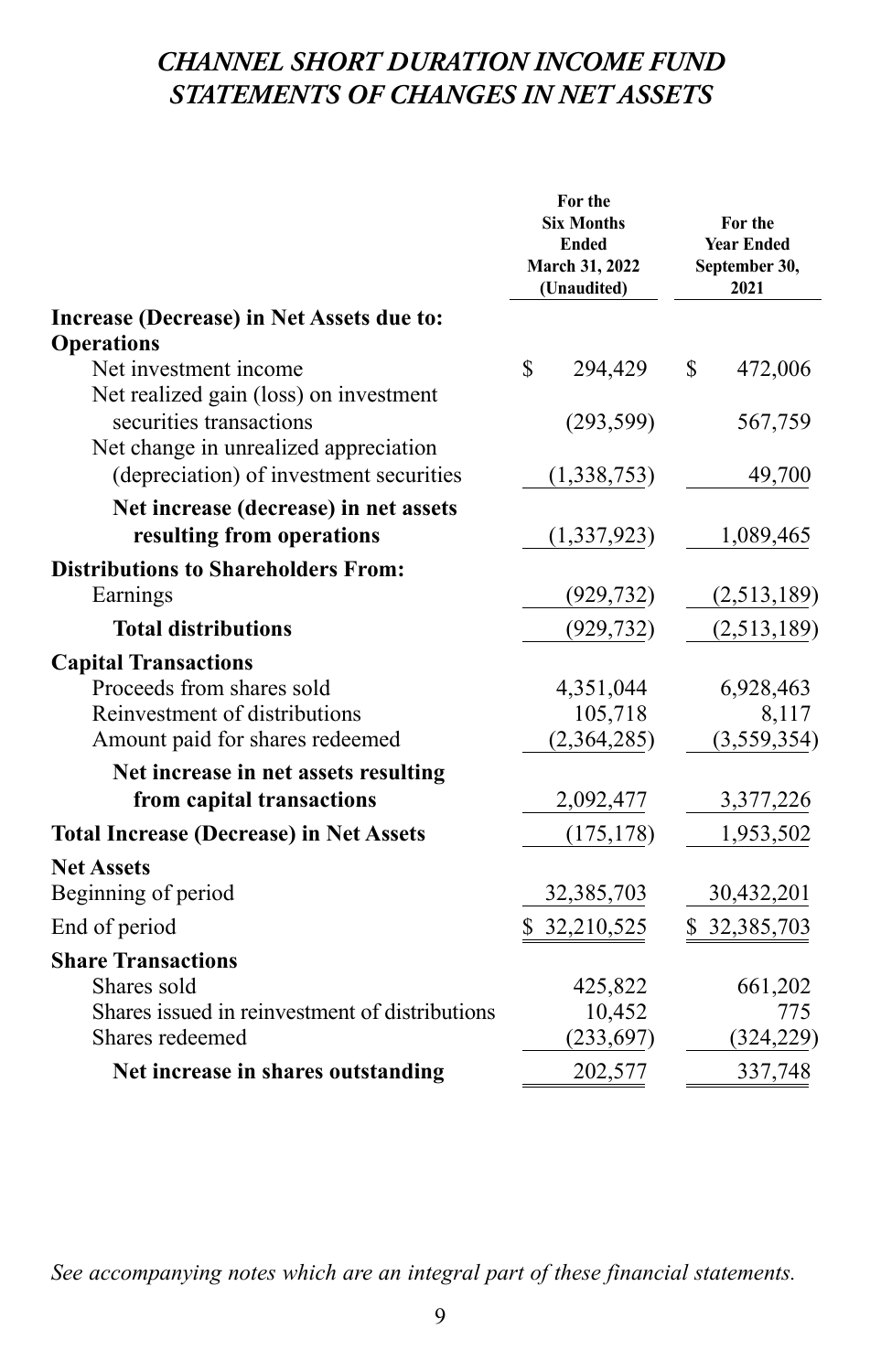### *CHANNEL SHORT DURATION INCOME FUND FINANCIAL HIGHLIGHTS* **(For a share outstanding during each period)**

|                                                  | For the<br><b>Six Months</b><br><b>Ended</b><br>March 31,<br>2022 |                         |            | Year Ended September 30, |            |                          |
|--------------------------------------------------|-------------------------------------------------------------------|-------------------------|------------|--------------------------|------------|--------------------------|
|                                                  | (Unaudited)                                                       | 2021                    | 2020       | 2019                     | 2018       | 2017                     |
| <b>Selected Per Share Data:</b>                  |                                                                   |                         |            |                          |            |                          |
| Net asset value, beginning of period             | 10.47<br>s                                                        | 11.04<br>S              | 10.62<br>S | 10.05<br>S               | 10.38<br>S | 10.58<br>S               |
| Investment operations:                           |                                                                   |                         |            |                          |            |                          |
| Net investment income<br>Net realized and        | 0.09                                                              | 0.17                    | 0.19       | 0.22                     | 0.21       | 0.20                     |
| unrealized gain (loss)                           | (0.51)                                                            | 0.24                    | 0.43       | 0.57                     | (0.33)     | (0.20)                   |
| Total from investment operations                 | (0.42)                                                            | 0.41                    | 0.62       | 0.79                     | (0.12)     |                          |
| <b>Less distributions to</b>                     |                                                                   |                         |            |                          |            |                          |
| shareholders from:                               |                                                                   |                         |            |                          |            |                          |
| Net investment income                            | (0.09)                                                            | (0.17)                  | (0.20)     | (0.22)                   | (0.21)     | (0.20)                   |
| Net realized gains                               | (0.19)                                                            | (0.81)                  |            |                          |            |                          |
| Total distributions                              | (0.28)                                                            | (0.98)                  | (0.20)     | (0.22)                   | (0.21)     | (0.20)                   |
| Paid in capital from redemption fees             |                                                                   |                         |            |                          |            | $\underline{\qquad}$ (a) |
| Net asset value, end of period                   | 9.77<br>S                                                         | 10.47<br>S              | S<br>11.04 | \$10.62                  | \$10.05    | \$10.38                  |
| Total Return <sup>(b)</sup>                      | $(4.06)\%$ <sup>(c)</sup>                                         | 3.96%                   | 5.92%      | 7.98%                    | $(1.16)\%$ | 0.04%                    |
| <b>Ratios and Supplemental Data:</b>             |                                                                   |                         |            |                          |            |                          |
| Net assets, end of period                        |                                                                   |                         |            |                          |            |                          |
| $(000 \text{ omitted})$                          | \$32,211                                                          | \$32,386                | \$30,432   | \$37,343                 | \$36,001   | \$41,021                 |
| Ratio of net expenses to                         |                                                                   |                         |            |                          |            |                          |
| average net assets                               | $0.95\%$ <sup>d)</sup>                                            | 0.95%                   | 0.80%      | 0.80%                    | 0.80%      | 0.80%                    |
| Ratio of expenses to                             |                                                                   |                         |            |                          |            |                          |
| average net assets before                        |                                                                   |                         |            |                          |            |                          |
| reimbursement/recoupment                         | $1.08\%$ <sup>(d)</sup>                                           | 1.10%                   | 0.89%      | 0.90%                    | 0.91%      | 0.88%                    |
| Ratio of net investment income                   | $1.80\%$ <sup>(d)</sup>                                           | 1.64%                   | 1.73%      | 2.16%                    | 2.02%      | 1.92%                    |
| to average net assets<br>Portfolio turnover rate | $3,008\%$ <sup>c)(f)</sup>                                        | $1,659\%$ <sup>ff</sup> | 178%       | 18%                      | 21%        | 39%                      |
|                                                  |                                                                   |                         |            |                          |            |                          |

(a) Rounds to less than \$0.005 per share.

(b) Total return represents the rate that the investor would have earned or lost on an investment in the Fund, assuming reinvestment of distributions.

(c) Not annualized.

(d) Annualized.

(e) Elevated portfolio turnover rate is due to adviser change during the fiscal year ended September 30, 2020.

(f) Turnover may be elevated in times of market volatility as part of a systematic U.S. Treasury trading strategy used to manage overall portfolio risk with the possibility of generating excess returns.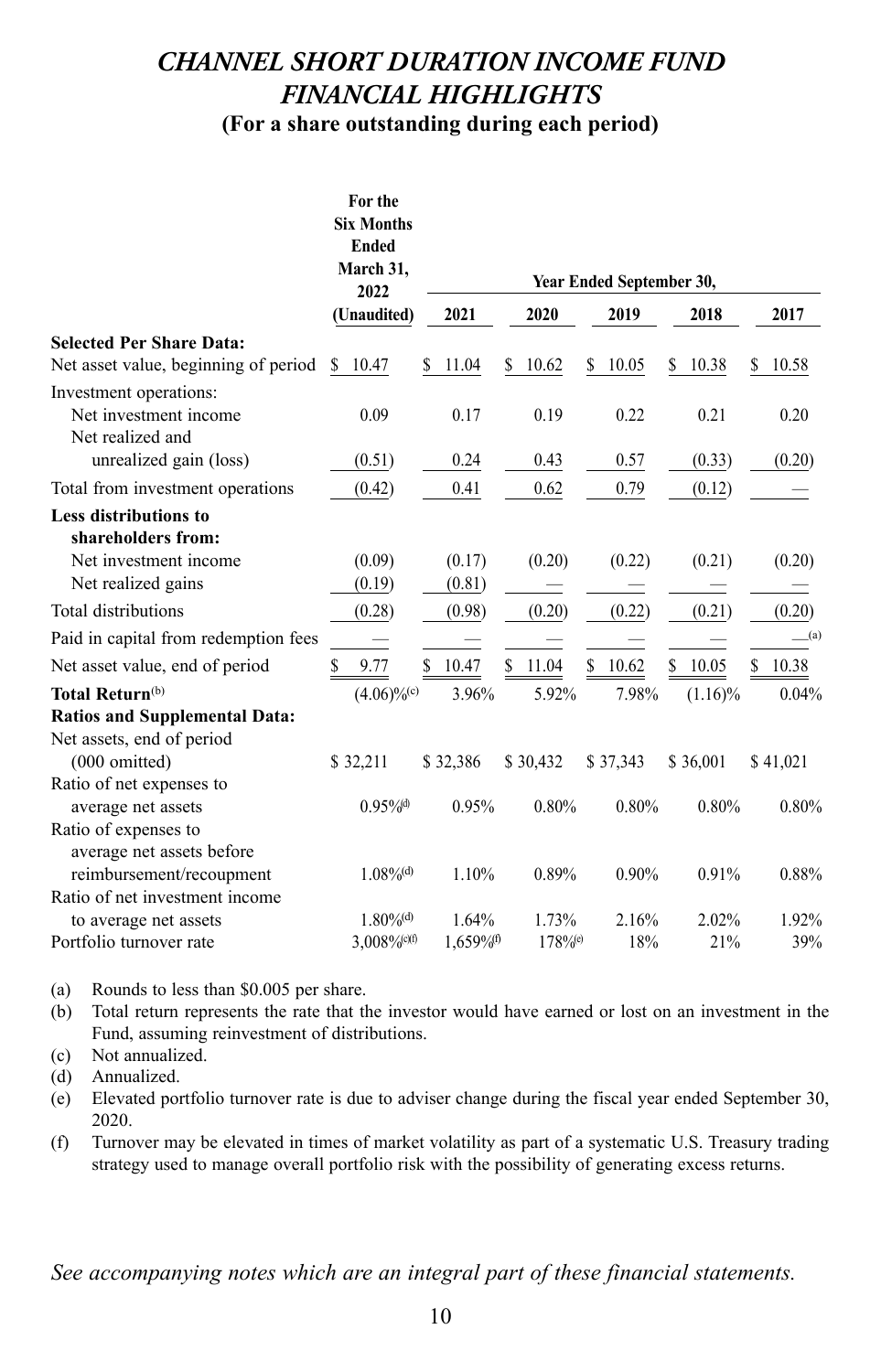### **NOTE 1. ORGANIZATION**

Channel Short Duration Income Fund, formerly the FCI Bond Fund, (the "Fund") is registered under the Investment Company Act of 1940, as amended ("1940 Act"), as a diversified series of Unified Series Trust (the "Trust") on June 13, 2005. The Trust is an open-end investment company established under the laws of Ohio by an Agreement and Declaration of Trust dated October 14, 2002, as amended from time to time (the "Trust Agreement"). The Trust Agreement permits the Board of Trustees of the Trust ("the Board") to issue an unlimited number of shares of beneficial interest of separate series. The Fund is one of a series of funds currently authorized by the Board. The Fund commenced operations on October 4, 2005. Currently, the investment adviser to the Fund is Channel Investment Partners LLC (the "Adviser"). From commencement of operations through July 31, 2020, the investment adviser to the Fund was Financial Counselors, Inc. ("FCI"). The Fund seeks to provide total return, comprised of both income and capital appreciation.

### **NOTE 2. SIGNIFICANT ACCOUNTING POLICIES**

The Fund is an investment company and follows accounting and reporting guidance under Financial Accounting Standards Board Accounting Standards Codification ("ASC") Topic 946, "Financial Services-Investment Companies" including Accounting Standard Update 2013-08. The following is a summary of significant accounting policies followed by the Fund in the preparation of its financial statements. These policies are in conformity with generally accepted accounting principles in the United States of America ("GAAP").

*Estimates* – The preparation of financial statements in conformity with GAAP requires management to make estimates and assumptions that affect the reported amounts of assets and liabilities and disclosure of contingent assets and liabilities at the date of the financial statements and the reported amounts of increases and decreases in net assets from operations during the reporting period. Actual results could differ from those estimates.

*Federal Income Taxes* – The Fund makes no provision for federal income or excise tax. The Fund has qualified and intends to qualify each year as a regulated investment company ("RIC") under subchapter M of the Internal Revenue Code of 1986, as amended, by complying with the requirements applicable to RICs and by distributing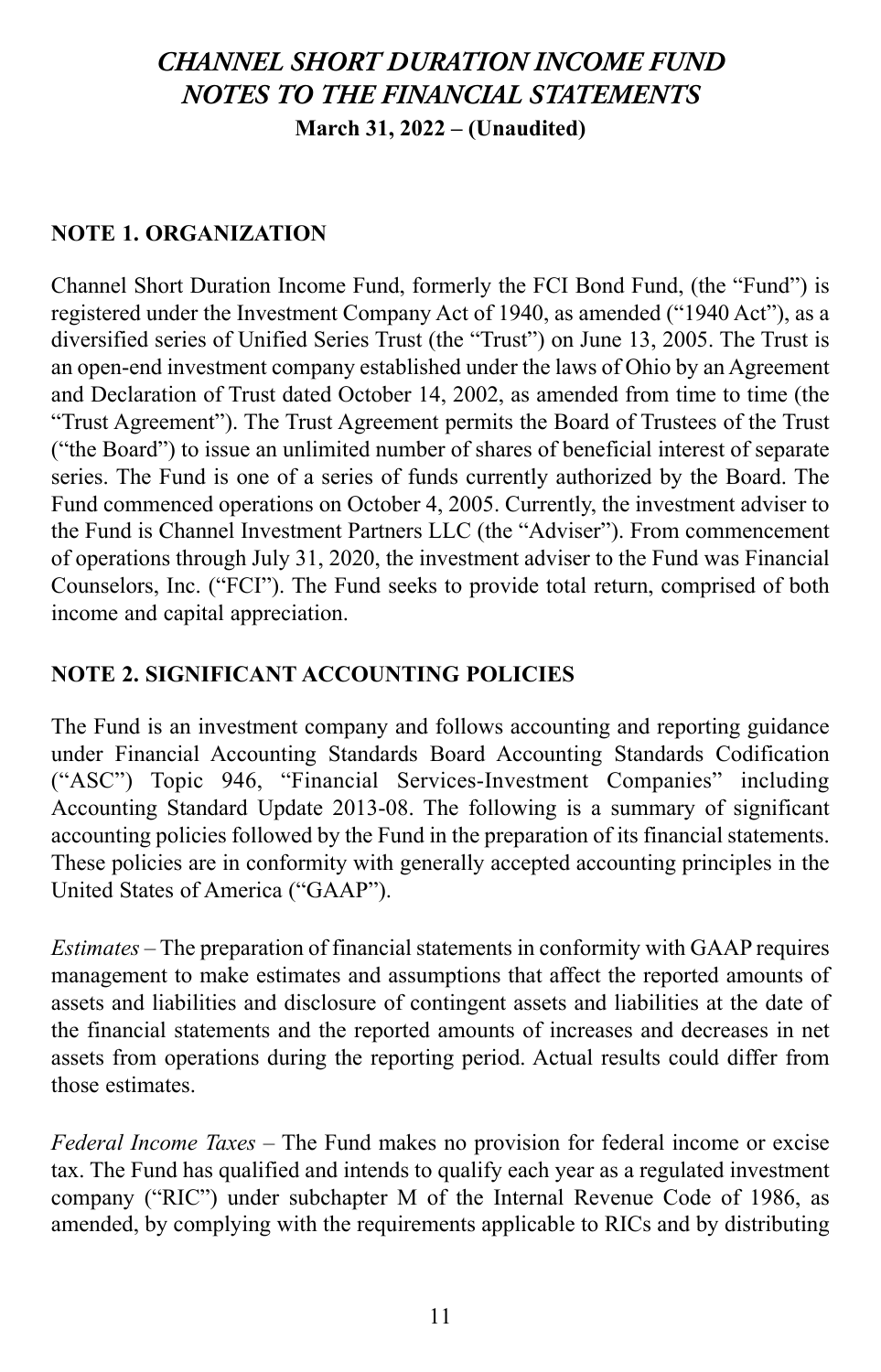#### **NOTE 2. SIGNIFICANT ACCOUNTING POLICIES – continued**

substantially all of its taxable income. The Fund also intends to distribute sufficient net investment income and net realized capital gains, if any, so that it will not be subject to excise tax on undistributed income and gains. If the required amount of net investment income or gains is not distributed, the Fund could incur a tax expense.

As of and during the six months ended March 31, 2022, the Fund did not have any liabilities for any unrecognized tax benefits. The Fund recognizes interest and penalties, if any, related to unrecognized tax benefits as income tax expense in the Statement of Operations when incurred. During the period, the Fund did not incur any interest or penalties. Management of the Fund has reviewed tax positions taken in tax years that remain subject to examination by all major tax jurisdictions, including federal (i.e., the previous three tax year ends and the interim tax period since then, as applicable) and has concluded that no provision for unrecognized tax benefits or expenses is required in these financial statements and does not expect this to change over the next twelve months.

*Expenses* – Expenses incurred by the Trust that do not relate to a specific fund of the Trust are allocated to the individual funds based on each fund's relative net assets or another appropriate basis (as determined by the Board).

*Security Transactions and Related Income* – The Fund follows industry practice and records security transactions on the trade date for financial reporting purposes. The specific identification method is used for determining gains or losses for financial statement and income tax purposes. Dividend income is recorded on the ex-dividend date and interest income is recorded on an accrual basis. Discounts and premiums on securities purchased are accreted or amortized using the effective interest method, if applicable. Withholding taxes on foreign dividends, if any, have been provided for in accordance with the Fund's understanding of the applicable country's tax rules and rates.

*Dividends and Distributions* – The Fund intends to distribute substantially all of its net investment income, if any, at least monthly. The Fund intends to distribute its net realized long-term and short-term capital gains, if any, annually. Distributions to shareholders, which are determined in accordance with income tax regulations, are recorded on the ex-dividend date. The treatment for financial reporting purposes of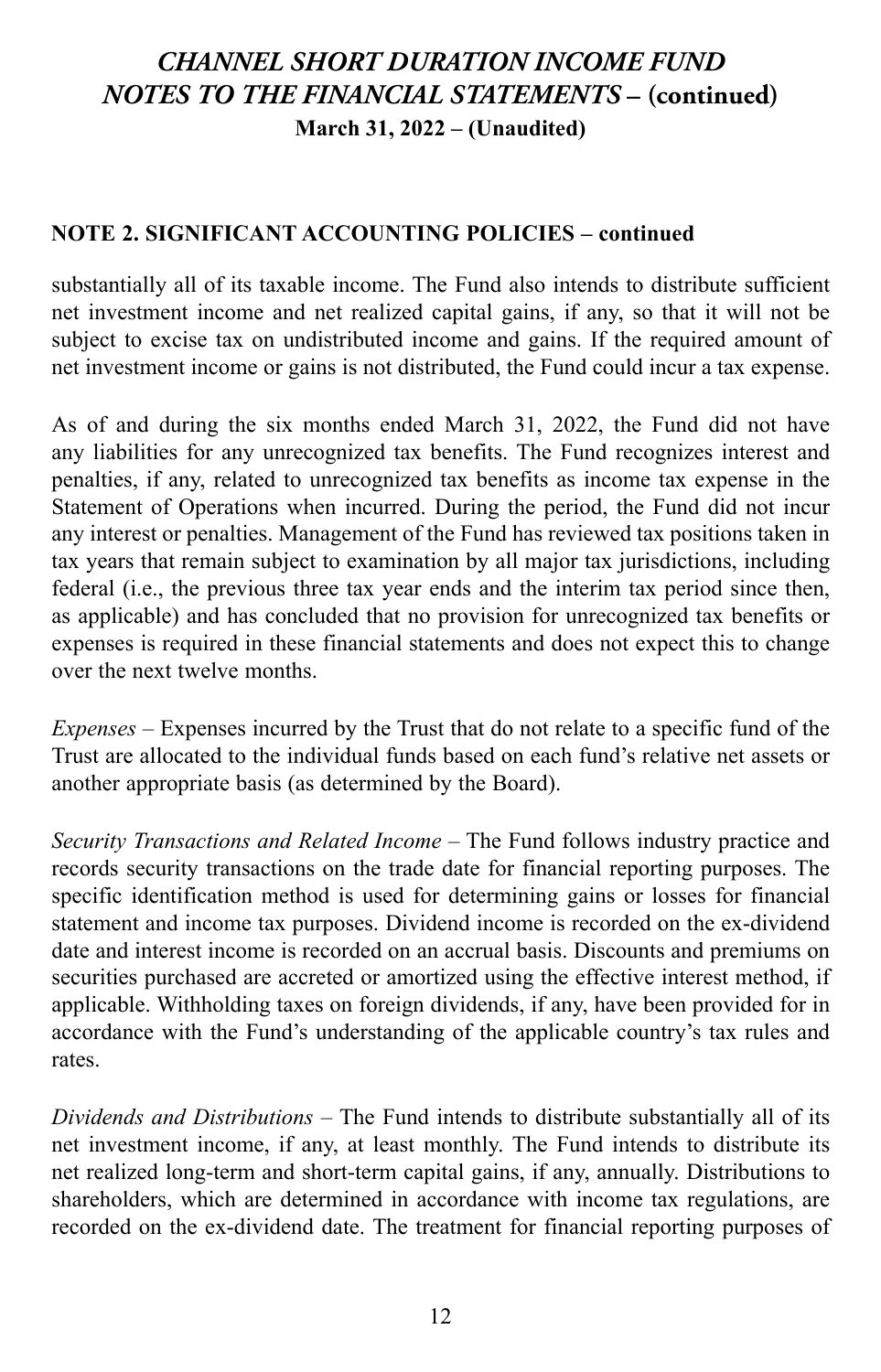#### **NOTE 2. SIGNIFICANT ACCOUNTING POLICIES – continued**

distributions made to shareholders during the year from net investment income or net realized capital gains may differ from their ultimate treatment for federal income tax purposes. These differences are caused primarily by differences in the timing of the recognition of certain components of income, expense or realized capital gain for federal income tax purposes. Where such differences are permanent in nature, they are reclassified in the components of the net assets based on their ultimate characterization for federal income tax purposes. Any such reclassifications will have no effect on net assets, results of operations or NAV per share of the Fund.

#### **NOTE 3. SECURITIES VALUATION AND FAIR VALUE MEASUREMENTS**

The Fund values its portfolio securities at fair value as of the close of regular trading on the New York Stock Exchange (the "NYSE") (normally 4:00 p.m. Eastern time) on each business day the NYSE is open for business. Fair value is defined as the price that the Fund would receive upon selling an investment in a timely transaction to an independent buyer in the principal or most advantageous market of the investment. GAAP establishes a three-tier hierarchy to maximize the use of observable market data and minimize the use of unobservable inputs and to establish classification of fair value measurements for disclosure purposes.

Inputs refer broadly to the assumptions that market participants would use in pricing the asset or liability, including assumptions about risk (the risk inherent in a particular valuation technique used to measure fair value including a pricing model and/or the risk inherent in the inputs to the valuation technique). Inputs may be observable or unobservable. Observable inputs are inputs that reflect the assumptions market participants would use in pricing the asset or liability developed based on market data obtained and available from sources independent of the reporting entity. Unobservable inputs are inputs that reflect the reporting entity's own assumptions about the assumptions market participants would use in pricing the asset or liability developed based on the best information available in the circumstances.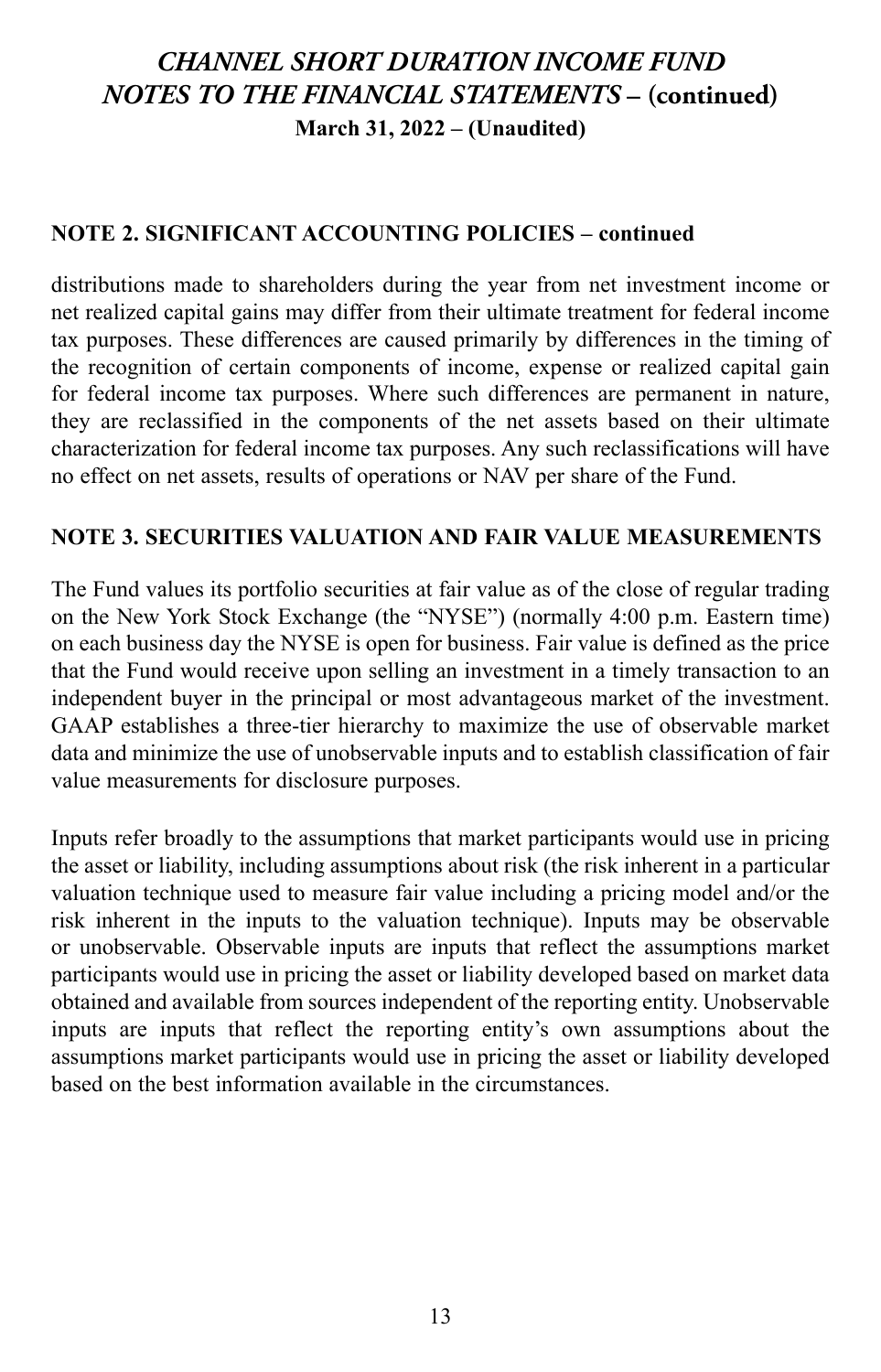### **NOTE 3. SECURITIES VALUATION AND FAIR VALUE MEASUREMENTS – continued**

Various inputs are used in determining the value of the Fund's investments. These inputs are summarized in the three broad levels listed below.

- Level 1 unadjusted quoted prices in active markets for identical investments and/or registered investment companies where the value per share is determined and published and is the basis for current transactions for identical assets or liabilities at the valuation date
- Level 2 other significant observable inputs (including, but not limited to, quoted prices for an identical security in an inactive market, quoted prices for similar securities, interest rates, prepayment speeds, credit risk, etc.)
- Level 3 significant unobservable inputs (including the Fund's own assumptions in determining fair value of investments based on the best information available)

The inputs used to measure fair value may fall into different levels of the fair value hierarchy. In such cases, for disclosure purposes, the level in the fair value hierarchy which is reported is determined based on the lowest level input that is significant to the fair value measurement in its entirety.

Debt securities are valued by using the mean between the closing bid and ask prices provided by a pricing service. If the closing bid and ask prices are not readily available, the pricing service may provide a price determined by a matrix pricing method. Matrix pricing is a mathematical technique used to value fixed income securities without relying exclusively on quoted prices. Matrix pricing takes into consideration recent transactions, yield, liquidity, risk, credit quality, coupon, maturity, type of issue and any other factors or market data the pricing service deems relevant for the actual security being priced and for other securities with similar characteristics. These securities will generally be categorized as Level 2 securities. If the Adviser decides that a price provided by the pricing service does not accurately reflect the fair value of the securities or when prices are not readily available from a pricing service, securities are valued at fair value as determined by the Adviser, in conformity with guidelines adopted by and subject to review of the Board. These securities will generally be categorized as Level 3 securities.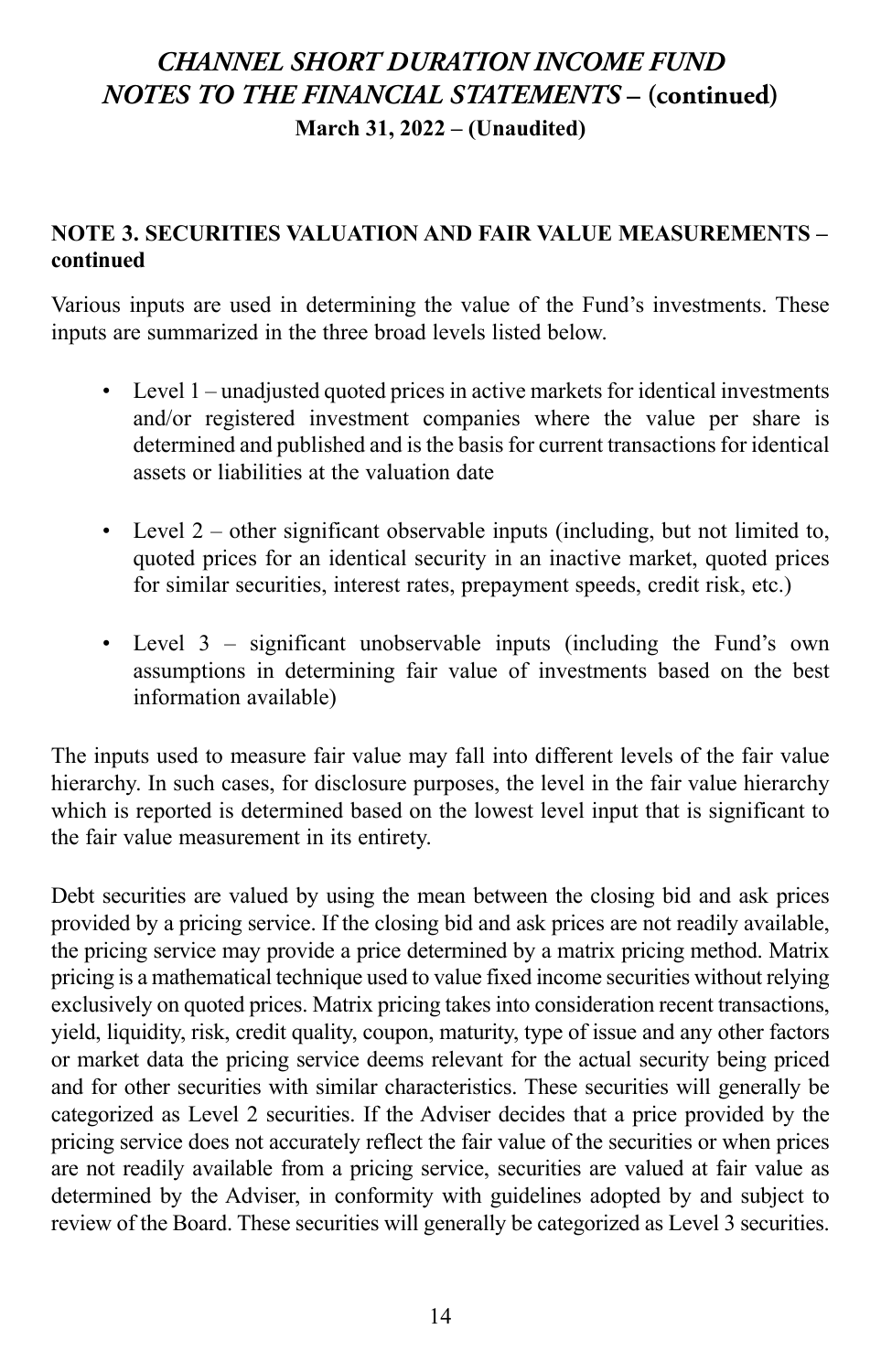#### **NOTE 3. SECURITIES VALUATION AND FAIR VALUE MEASUREMENTS – continued**

Investments in mutual funds, including money market mutual funds, are generally priced at the ending NAV provided by the service agent of the mutual funds. These securities are categorized as Level 1 securities.

In accordance with the Trust's valuation policies, the Adviser is required to consider all appropriate factors relevant to the value of securities for which it has determined other pricing sources are not available or reliable as described above. No single method exists for determining fair value, because fair value depends upon the circumstances of each individual case. As a general principle, the current fair value of a security being valued by the Adviser would be the amount that the Fund might reasonably expect to receive upon the current sale. Methods that are in accordance with this principle may, for example, be based on (i) a multiple of earnings; (ii) a discount from market prices of a similar freely traded security (including a derivative security or a basket of securities traded on other markets, exchanges or among dealers); or (iii) yield to maturity with respect to debt issues, or a combination of these and other methods. Fair-value pricing is permitted if, in the Adviser's opinion, the validity of market quotations appears to be questionable based on factors such as evidence of a thin market in the security based on a small number of quotations, a significant event occurs after the close of a market but before the Fund's NAV calculation that may affect a security's value, or the Adviser is aware of any other data that calls into question the reliability of market quotations.

The following is a summary of the inputs used to value the Fund's investments as of March 31, 2022:

|                          | <b>Valuation Inputs</b> |                |   |                |    |         |   |            |
|--------------------------|-------------------------|----------------|---|----------------|----|---------|---|------------|
| <b>Assets</b>            |                         | <b>Level 1</b> |   | <b>Level 2</b> |    | Level 3 |   | Total      |
| Domestic Corporate Bonds | S                       |                | S | 27,729,132     | -S |         | S | 27,729,132 |
| Foreign Corporate Bonds  |                         |                |   | 1,762,251      |    |         |   | 1,762,251  |
| U.S. Government and      |                         |                |   |                |    |         |   |            |
| Agencies                 |                         |                |   | 2,161,231      |    |         |   | 2,161,231  |
| Money Market Funds       |                         | 265,541        |   |                |    |         |   | 265,541    |
| Total                    |                         | 265,541        |   | 31,652,614     |    |         |   | 31,918,155 |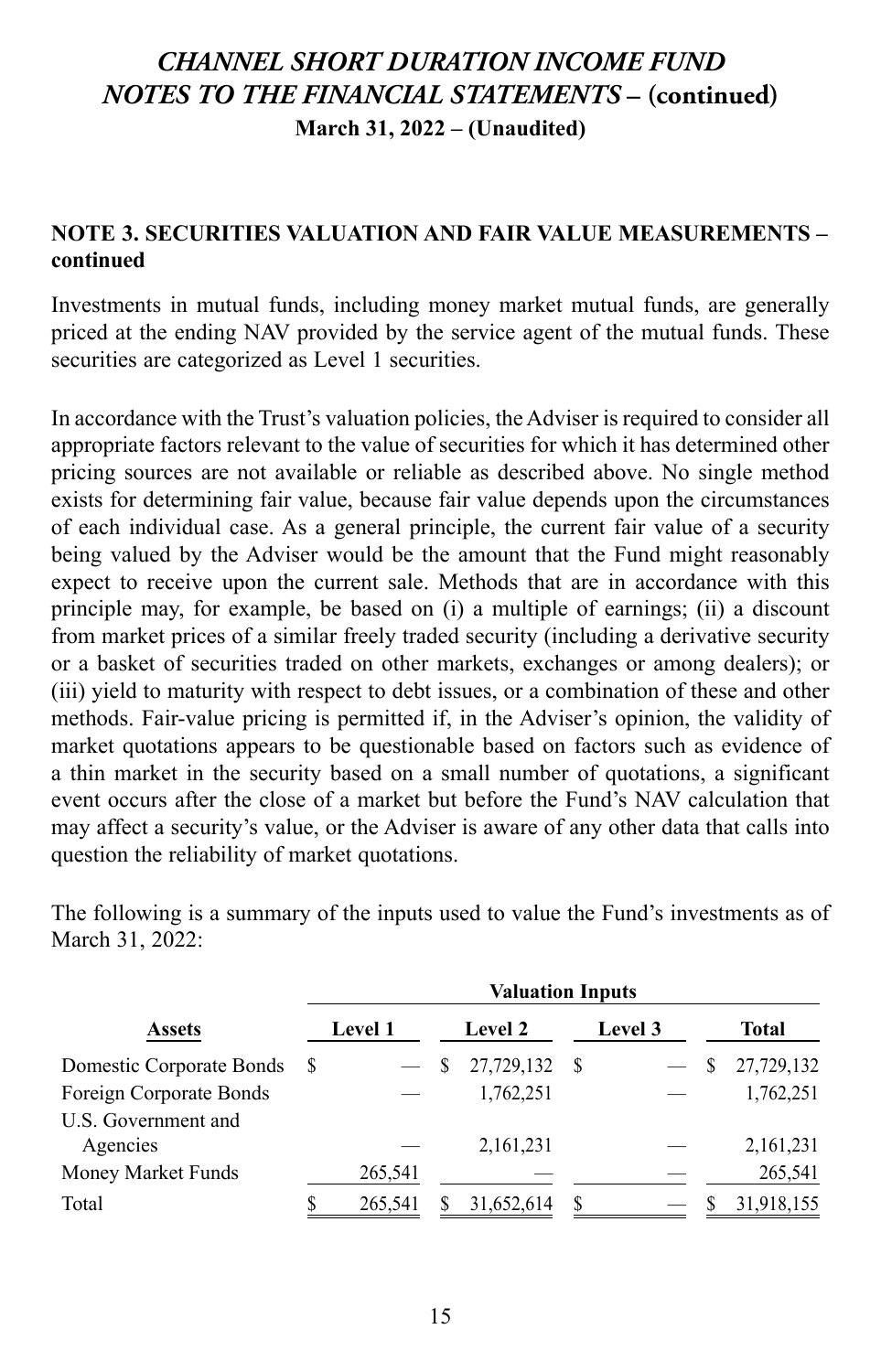#### **NOTE 3. SECURITIES VALUATION AND FAIR VALUE MEASUREMENTS – continued**

The Fund did not hold any investments at the end of the reporting period for which significant unobservable inputs (Level 3) were used in determining fair value; therefore, no reconciliation of Level 3 securities is included for this reporting period. The Fund did not hold any derivative instruments during the reporting period.

#### **NOTE 4. FEES AND OTHER TRANSACTIONS WITH AFFILIATES**

The Adviser, under the terms of the management agreement with the Trust with respect to the Fund (the "Agreement"), manages the Fund's investments. As compensation for its management services, the Fund is obligated to pay the Adviser a fee computed and accrued daily and paid monthly at an annual rate of 0.40% of the Fund's average daily net assets. For the six months ended March 31, 2022, before the waiver described below, the Adviser earned fees of \$65,522 from the Fund. At March 31, 2022, the Adviser was owed \$6,382 from the Fund.

The Adviser has agreed contractually to waive its management fee and/or reimburse expenses so that the Fund's total annual operating expenses, excluding portfolio transaction and other investment-related costs (including brokerage fees and commissions); taxes; borrowing costs (such as interest and dividend expenses on securities sold short); acquired fund fees and expenses; fees and expenses associated with investments in other collective investment vehicles or derivative instruments (including, for example, option and swap fees and expenses); any amounts payable pursuant to a distribution or service plan adopted in accordance with Rule 12b-1 under the Investment Company Act of 1940, as amended; any administrative and/ or shareholder servicing fees payable pursuant to a plan adopted by the Board of Trustees; expenses incurred in connection with any merger or reorganization; extraordinary expenses (such as litigation expenses, indemnification of Trust officers and Trustees and contractual indemnification of Fund service providers); and other expenses that the Trustees agree have not been incurred in the ordinary course of Fund's business, do not exceed 0.95% of the Fund's average daily net assets through January 31, 2023. For the six months ended March 31, 2022, the Adviser waived fees of \$21,714.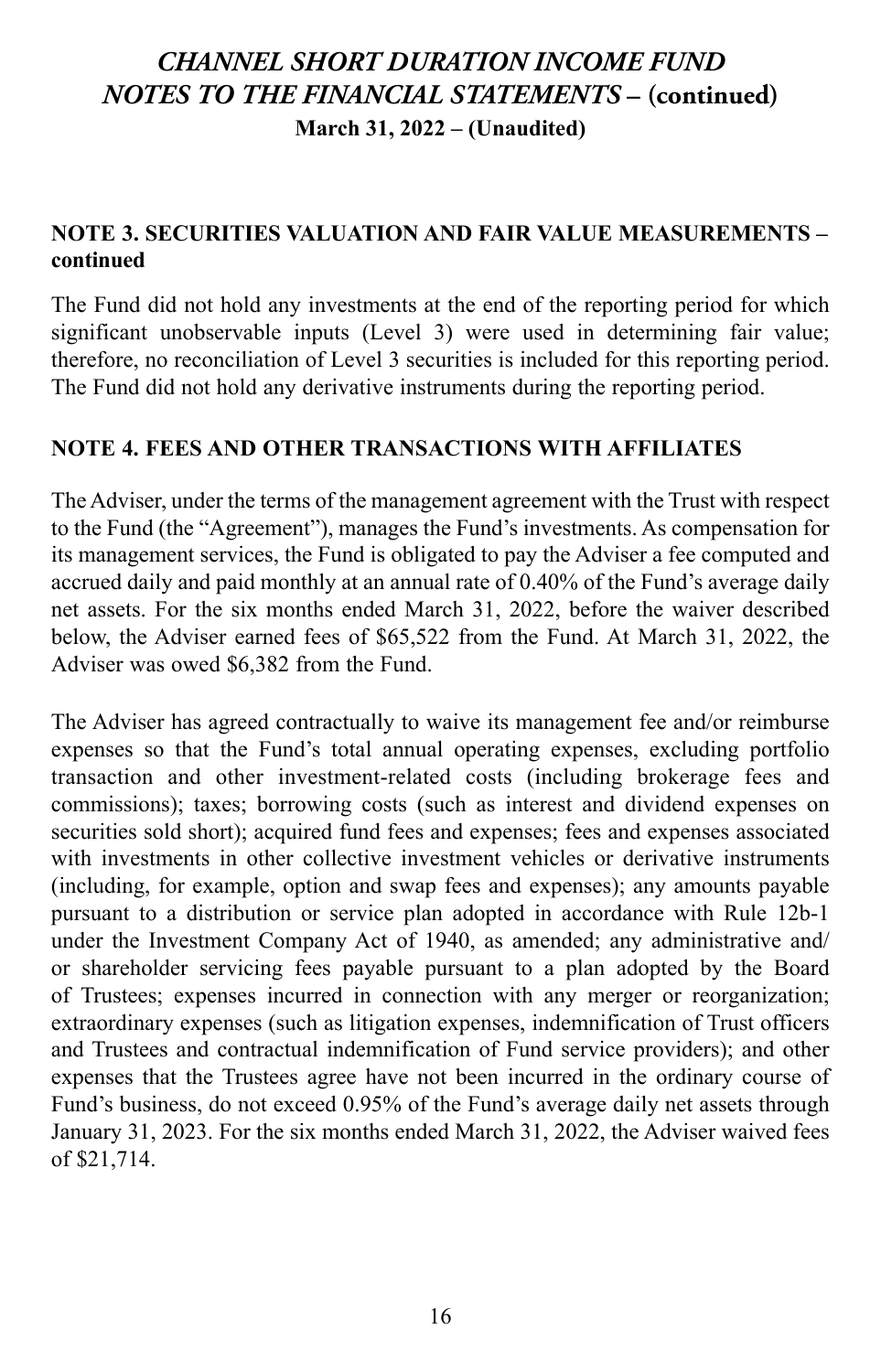### **NOTE 4. FEES AND OTHER TRANSACTIONS WITH AFFILIATES – continued**

Each waiver/expense payment by the Adviser is subject to recoupment by the Adviser from the Fund in the three years following the date the particular waiver/expense payment occurred, but only if such recoupment can be achieved without exceeding the applicable annual expense limitation in effect at the time of the waiver/expense payment and any expense limitation in effect at the time of recoupment. As of March 31, 2022, the Adviser may seek repayment of investment advisory fees waived and expense reimbursements pursuant to the aforementioned conditions from the Fund no later than the dates stated below:

| Recoverable through |   |        |
|---------------------|---|--------|
| September 30, 2022  | S | 18,253 |
| September 30, 2023  |   | 35,678 |
| September 30, 2024  |   | 44.501 |
| March 31, 2025      |   | 21.714 |

Ultimus Fund Solutions, LLC (the "Administrator" or "Ultimus") provides the Fund with administration, fund accounting and transfer agent, including all regulatory reporting. The Fund pays Ultimus fees in accordance with the agreements for such services.

Northern Lights Compliance Services, LLC ("NLCS"), an affiliate of Ultimus, provides a Chief Compliance Officer to the Trust, as well as related compliance services, pursuant to a consulting agreement between NLCS and the Trust. Under the terms of such agreement, NLCS receives fees from the Fund, which are approved annually by the Board.

Under the terms of a Distribution Agreement with the Trust, Ultimus Fund Distributors, LLC (the "Distributor") serves as principal underwriter to the Fund. The Distributor is a wholly-owned subsidiary of Ultimus. The Distributor is compensated by the Adviser (not the Fund) for acting as principal underwriter.

Certain officers and a Trustee of the Trust are also employees of Ultimus and such persons are not paid by the Fund for serving in such capacities.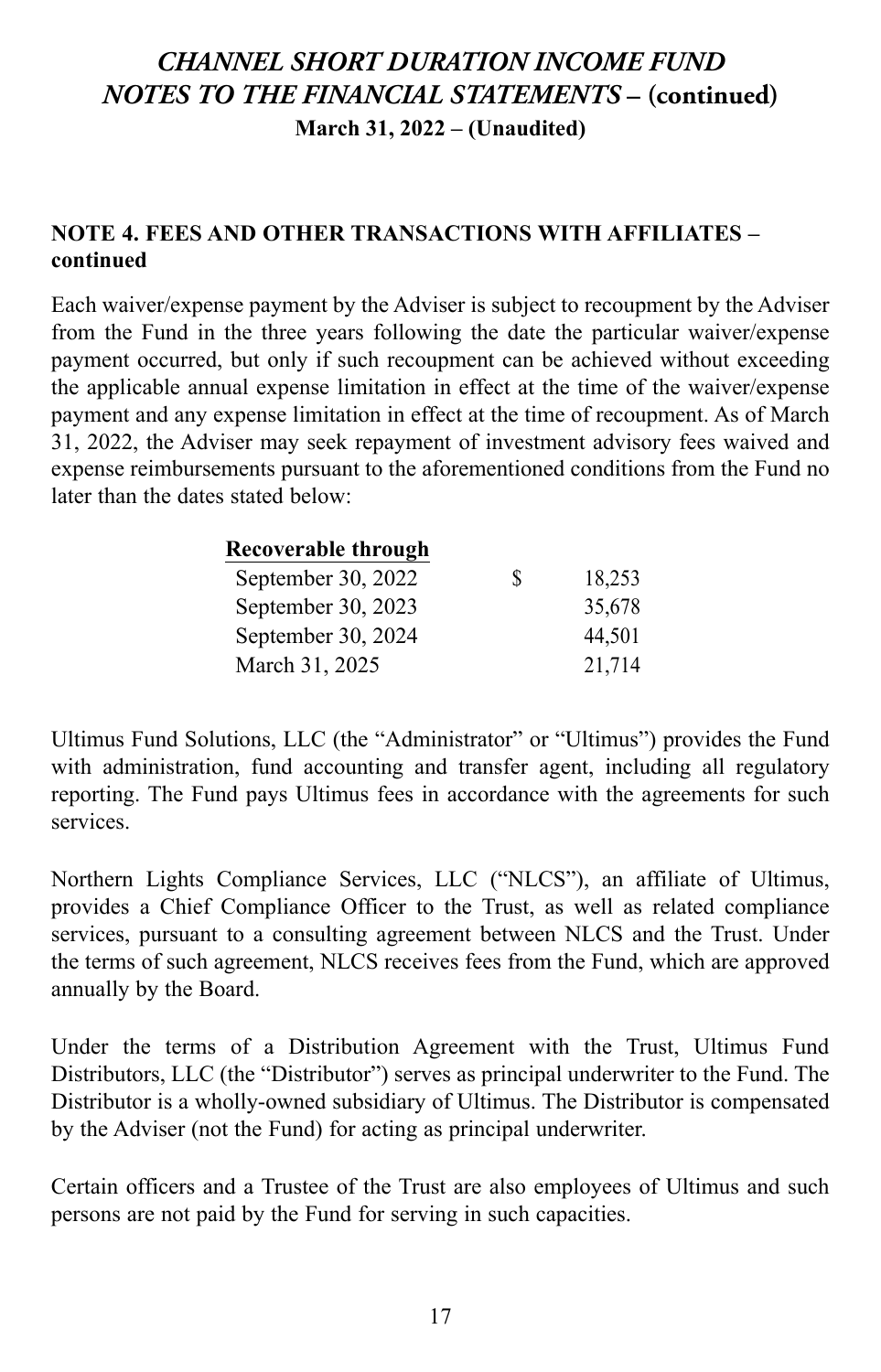#### **NOTE 4. FEES AND OTHER TRANSACTIONS WITH AFFILIATES – continued**

The Board supervises the business activities of the Trust. Each Trustee serves as a trustee until termination of the Trust unless the Trustee dies, resigns, retires, or is removed. The Chairman of the Board and more than 75% of the Trustees are "Independent Trustees," which means that they are not "interested persons" as defined in the 1940 Act. Each Independent Trustee of the Trust receives annual compensation of \$2,785 per fund from the Trust, except that the Chairman of the Audit Committee, the Chairman of the Governance & Nominating Committee, and the Chairman of the Pricing & Liquidity Committee each receives annual compensation of \$3,235 per fund from the Trust, and the Independent Chairman of the Board receives \$3,435 per fund from the Trust. Independent Trustees also receive \$1,000 for attending any special meeting that requires an in person approval of a contract and \$250 for the first hour and \$200 for each additional hour for attending other special meetings. Prior to November 15, 2021, these fees were \$2,510 for non-Chairman, \$2,960 for the Chairman of the Audit Committee, the Chairman of the Governance & Nominating Committee, and the Chairman of the Pricing & Liquidity Committee, and \$3,160 for the Independent Chairman of the Board. In addition, the Trust reimburses Independent Trustees for out-of-pocket expenses incurred in conjunction with attendance at meetings.

#### **NOTE 5. INVESTMENT TRANSACTIONS**

For the six months ended March 31, 2022, purchases and sales of investment securities, other than short-term investments and short-term U.S. government obligations were as follows:

| \$939,548,459 |
|---------------|
| 21,144,940    |
|               |
| \$937,331,829 |
| 22,558,115    |
|               |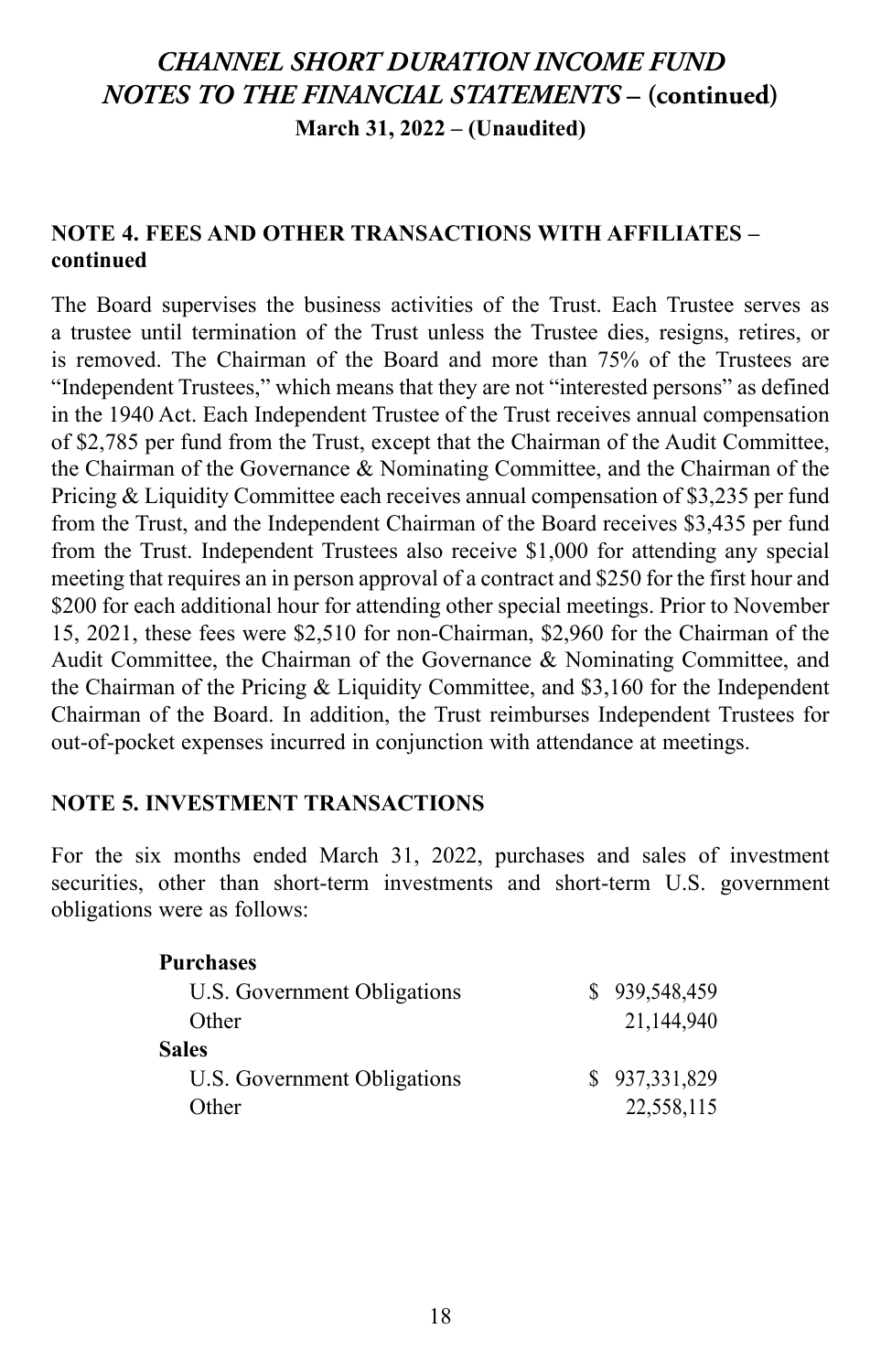#### **NOTE 6. FEDERAL TAX INFORMATION**

At March 31, 2022, the net unrealized appreciation (depreciation) and tax cost of investments for tax purposes was as follows:

| Gross unrealized appreciation              | 36,611      |
|--------------------------------------------|-------------|
| Gross unrealized depreciation              | (1,061,502) |
| Net unrealized appreciation/(depreciation) |             |
| on investments                             | (1,024,891) |
| Tax cost of investments                    | 32,944,113  |

The tax character of distributions paid for the fiscal year ended September 30, 2021, the Fund's most recent fiscal year end, was as follows:

| Distributions paid from:       |    |           |
|--------------------------------|----|-----------|
| Ordinary income <sup>(a)</sup> | S. | 853.318   |
| Net long term capital gains    |    | 1,644,869 |
| Total distributions paid       | S  | 2,498,187 |

(a) Short-term capital gain distributions are treated as ordinary income for tax purposes.

At September 30, 2021, the components of accumulated earnings (deficit) on a tax basis were as follows:

| Undistributed ordinary income          | S  | 315,225   |
|----------------------------------------|----|-----------|
| Accumulated capital and other losses   |    | 328,958   |
| Distributions payable                  |    | (46, 034) |
| Unrealized appreciation on investments |    | 312,796   |
| Total accumulated earnings             | S. | 910,945   |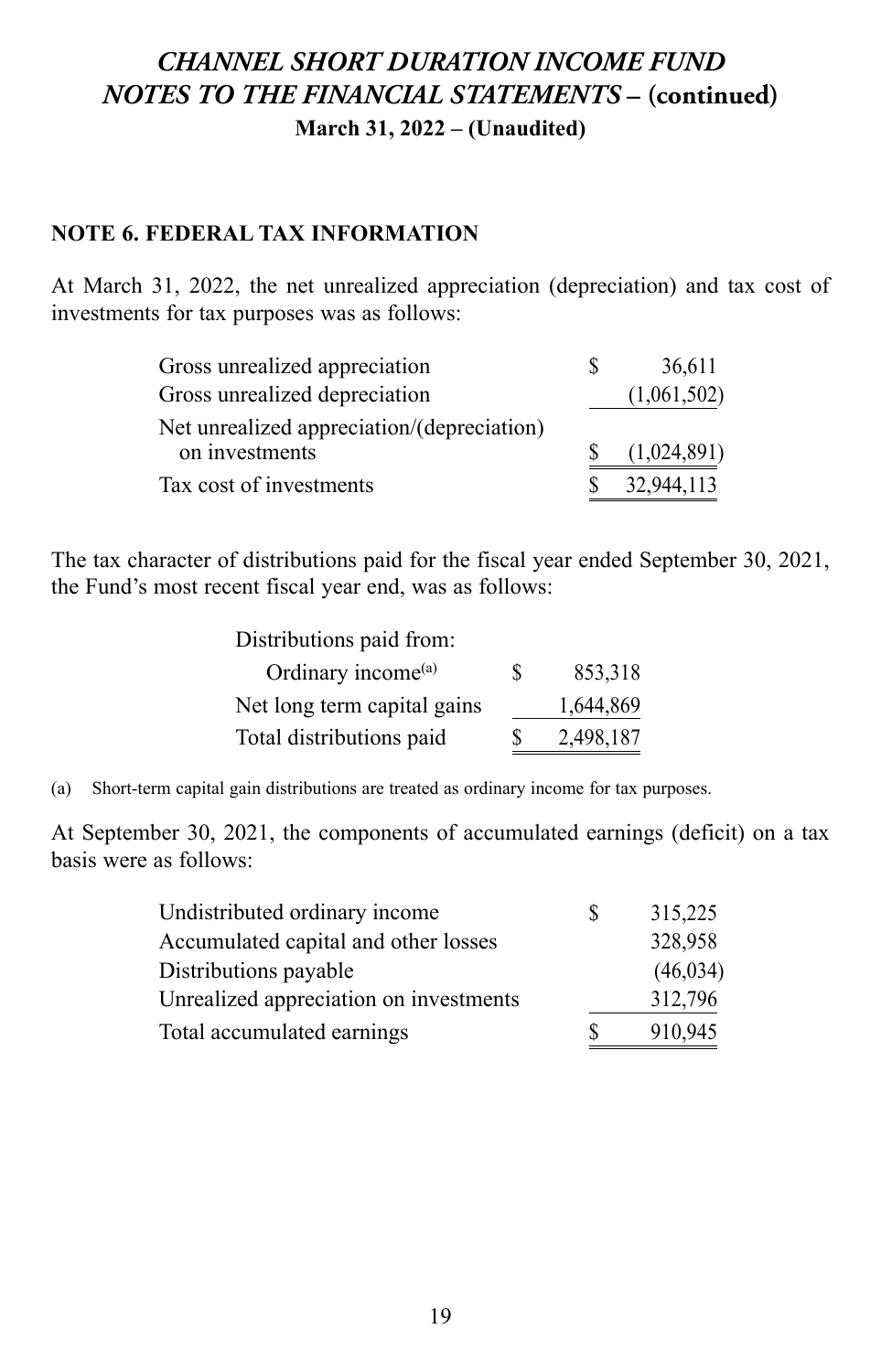#### **NOTE 7. COMMITMENTS AND CONTINGENCIES**

The Trust indemnifies its officers and Trustees for certain liabilities that may arise from their performance of their duties to the Trust or the Fund. Additionally, in the normal course of business, the Trust enters into contracts that contain a variety of representations and warranties which provide general indemnifications. The Trust's maximum exposure under these arrangements is unknown, as this would involve future claims that may be made against the Trust that have not yet occurred.

#### **NOTE 8. SUBSEQUENT EVENTS**

Management of the Fund has evaluated the need for disclosures and/or adjustments resulting from subsequent events through the date at which these financial statements were issued. Based upon this evaluation, management has determined there were no items requiring adjustment of the financial statements or additional disclosure.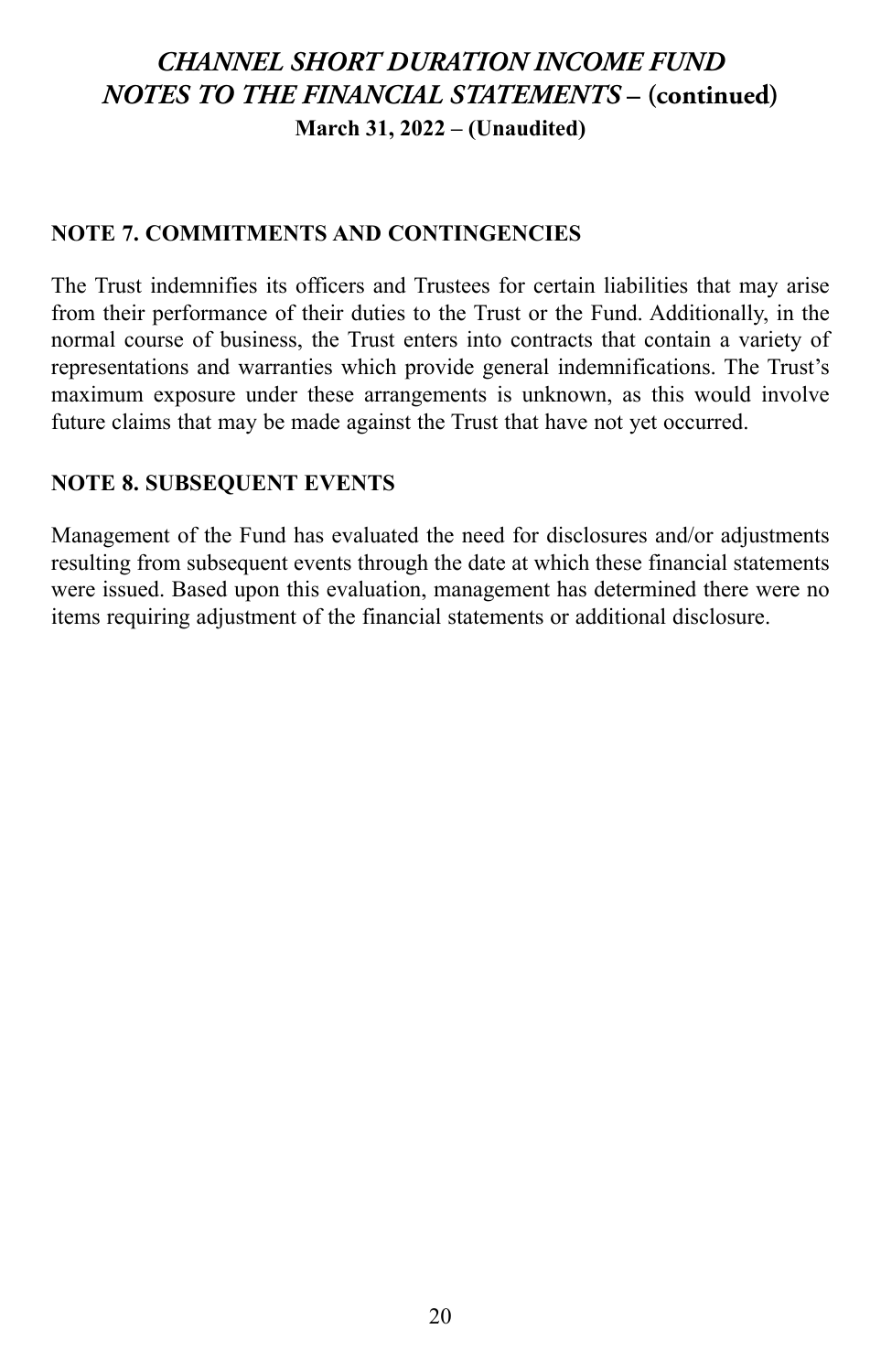### *SUMMARY OF FUND EXPENSES – (UNAUDITED)*

As a shareholder of the Fund, you incur two types of costs: (1) transaction costs, including redemption fees; and (2) ongoing costs, including management fees and other Fund expenses. These examples are intended to help you understand your ongoing costs (in dollars) of investing in the Fund and to compare these costs with the ongoing costs of investing in other mutual funds. The example is based on an investment of \$1,000 invested at the beginning of the period and held for the entire period from October 1, 2021 through March 31, 2022.

#### Actual Expenses

The first line of the table below provides information about actual account values and actual expenses. You may use the information in this line, together with the amount you invested, to estimate the expenses that you paid over the period. Simply divide your account value by \$1,000 (for example, an \$8,600 account value divided by  $$1,000 = 8.60$ ), then multiply the result by the number in the first line under the heading entitled "Expenses Paid During Period" to estimate the expenses you paid on your account during this period.

#### Hypothetical Example for Comparison Purposes

The second line of the table below provides information about hypothetical account values and hypothetical expenses based on the Fund's actual expense ratio and an assumed rate of return of 5% per year before expenses, which is not the Fund's actual return. The hypothetical account values and expenses may not be used to estimate the actual ending account balance or expenses you paid for the period. You may use this information to compare the ongoing costs of investing in the Fund and other funds. To do so, compare this 5% hypothetical example with the 5% hypothetical examples that appear in the shareholder reports of other funds.

Expenses shown in the table are meant to highlight your ongoing costs only and do not reflect any transactional costs. Therefore, the second line of the table below is useful in comparing ongoing costs only and will not help you determine the relative costs of owning different funds. In addition, if transaction costs were included, your costs would have been higher.

|                             | <b>Beginning</b><br><b>Account Value,</b><br><b>October 1, 2021</b> | Ending<br><b>Account Value,</b><br><b>March 31, 2022</b> | <b>Expenses</b><br><b>Paid During</b><br>Period <sup>(1)</sup> | Annualized<br><b>Expense</b><br>Ratio |
|-----------------------------|---------------------------------------------------------------------|----------------------------------------------------------|----------------------------------------------------------------|---------------------------------------|
| Actual                      | \$1,000.00                                                          | 959.40                                                   | \$4.64                                                         | $0.95\%$                              |
| Hypothetical <sup>(2)</sup> | \$1,000.00                                                          | \$1,020.19                                               | \$4.78                                                         | 0.95%                                 |

(1) Expenses are equal to the Fund's annualized expense ratios, multiplied by the average account value over the period, multiplied by 183/365 (to reflect the one-half year period).

(2) Hypothetical assumes 5% annual return before expenses.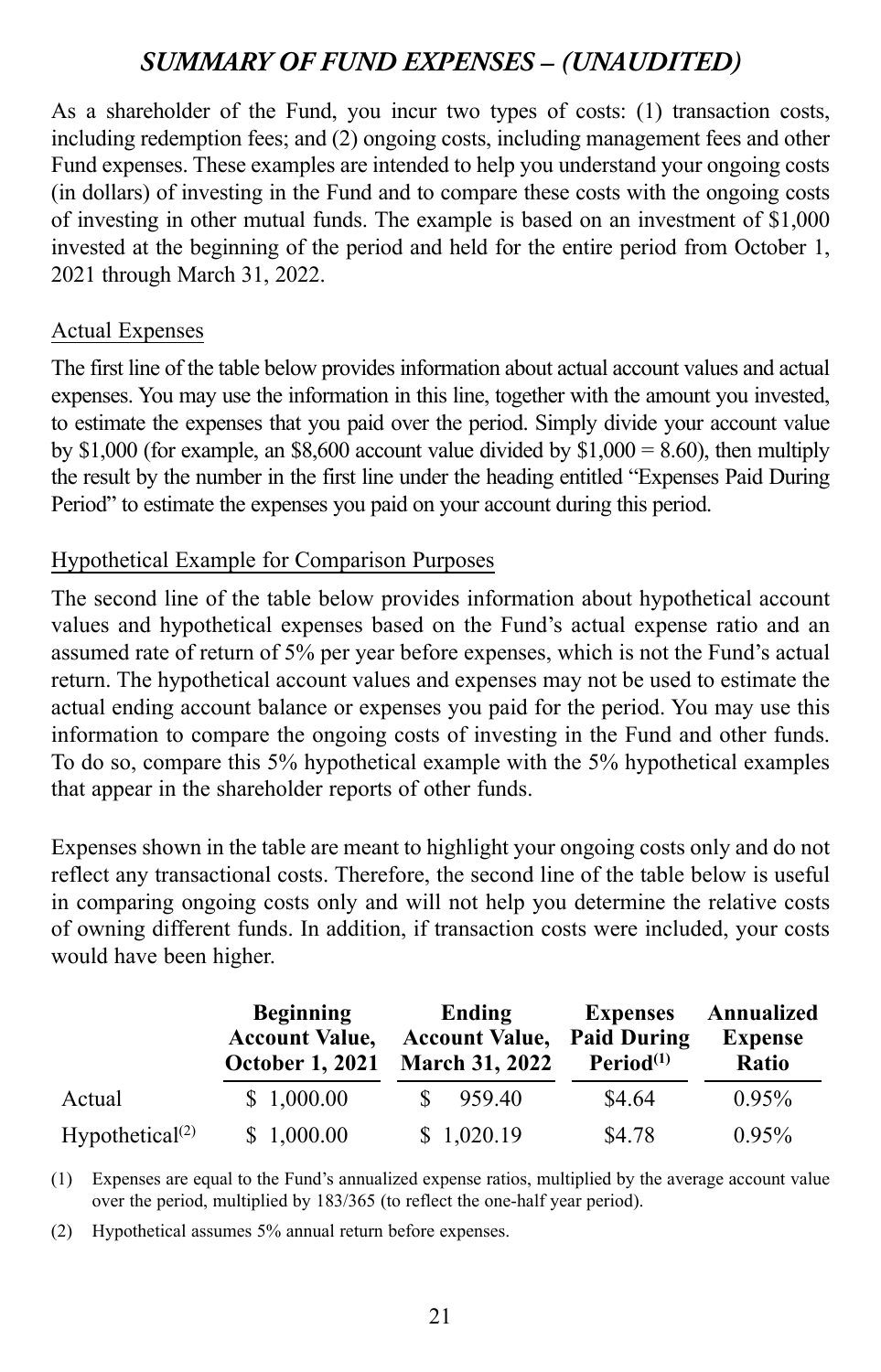### *MANAGEMENT AGREEMENT APPROVAL – (UNAUDITED)*

The Channel Short Duration Income Fund (the "Fund") is a series of Unified Series Trust (the "Trust"). The Trust's Board of Trustees (the "Board") oversees the management of the Fund and, as required by law, considered the approval of the continuance of the Fund's management agreement with its investment adviser, Channel Investment Partners LLC ("Channel").

The Board requested and evaluated all information that the Trustees deemed reasonably necessary under the circumstances in connection with the approval of the continuance of the management agreement.

The Trustees held a teleconference on February 16, 2022 to review and discuss materials compiled by Ultimus Fund Solutions, LLC, the Trust's administrator, with regard to the management agreement between the Trust and Channel. At the Trustees' quarterly meeting held in February 2022, the Board interviewed certain executives of Channel, including Channel's Managing Partner and Chief Investment Officer. After discussion, the Trustees, including the Trustees who are not "interested persons" (as that term is defined in the Investment Company Act of 1940) of the Trust or Channel (the "Independent Trustees"), approved the continuance of the management agreement between the Trust and Channel for an additional year. The Trustees' approval of the continuance of the Fund's management agreement was based on a consideration of all the information provided to the Trustees, and was not the result of any single factor. Some of the factors that figured particularly in the Trustees' deliberations are described below, although individual Trustees may have evaluated this information differently, ascribing different weights to various factors.

(i) The Nature, Extent and Quality of Services. The Trustees reviewed and considered information regarding the nature, extent, and quality of services that Channel provides to the Fund, which include, but are not limited to, providing a continuous investment program for the Fund, adhering to the Fund's investment restrictions, complying with the Trust's policies and procedures, and voting proxies on behalf of the Fund. The Trustees considered the qualifications and experience of Channel's portfolio manager who is responsible for the day-to-day management of the Fund's portfolio, as well as the qualifications and experience of other resources utilized by Channel to provide services to the Fund. The Trustees concluded that they were satisfied with the nature, extent, and quality of investment management services provided by Channel to the Fund.

(ii) Fund Performance. The Trustees next reviewed and discussed the Fund's performance for periods ended December 31, 2021. The Trustees observed that the Fund had outperformed both the median and average of its Morningstar Short-Term Bond category for the one-year, three-year, five-year and since inception periods.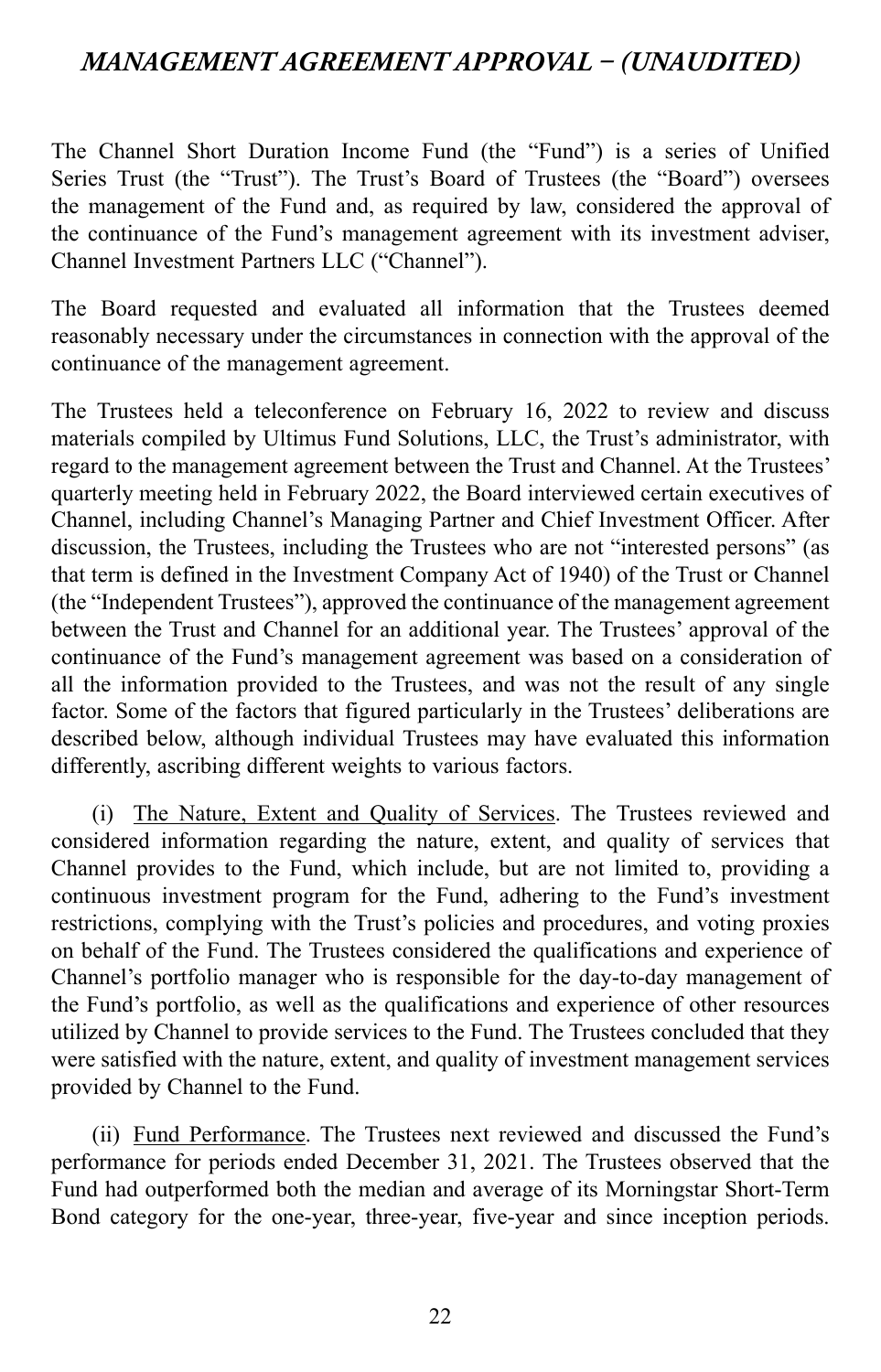### *MANAGEMENT AGREEMENT APPROVAL – (UNAUDITED)* **– (continued)**

The Trustees noted that the recategorization of the Fund as a short-term bond fund and the approach the portfolio manager has brought to the Fund had a positive impact on the Fund's long-term performance. They further noted that the Fund had won a Lipper award which demonstrates the success of the Fund. The Trustees observed that the Fund had outperformed its new benchmark, the Bloomberg U.S. 1-5 Year Government/Credit Bond Index and its former benchmark, the Bloomberg U.S. Intermediate Government/Credit Bond Index, for all periods. Based upon the foregoing, the Trustees concluded the Fund's performance is good.

(iii) Fee Rate and Profitability. The Trustees reviewed a fee and expense comparison for the Fund. The Trustees noted that the gross advisory fee of the Fund is above the average and median of the Fund's Morningstar category. The Trustees noted, however, that Channel has committed to waive its management fees and/or reimburse expenses of the Fund through at least January 31, 2023.

The Trustees also considered a profitability analysis of the Fund prepared by Channel, which showed that Channel is earning a profit both before and after deduction of marketing expenses, though a very slight profit after deduction of marketing expenses. The Trustees noted Channel's representation that it does not enter into soft-dollar transactions on behalf of the Fund. The Trustees concluded that the management fee represents reasonable compensation in light of the nature, extent, and quality of Channel's services to the Fund.

(iv) Economies of Scale. In determining the reasonableness of the management fee, the Trustees also considered the extent to which Channel will realize economies of scale as the Fund grows. The Trustees determined that, in light of the size of the Fund and Channel's level of profitability in managing the Fund, it does not appear that Channel is realizing benefits from economies of scale in managing the Fund to such an extent that the management fee for the Fund should be reduced or that breakpoints in the management fee are necessary at this time.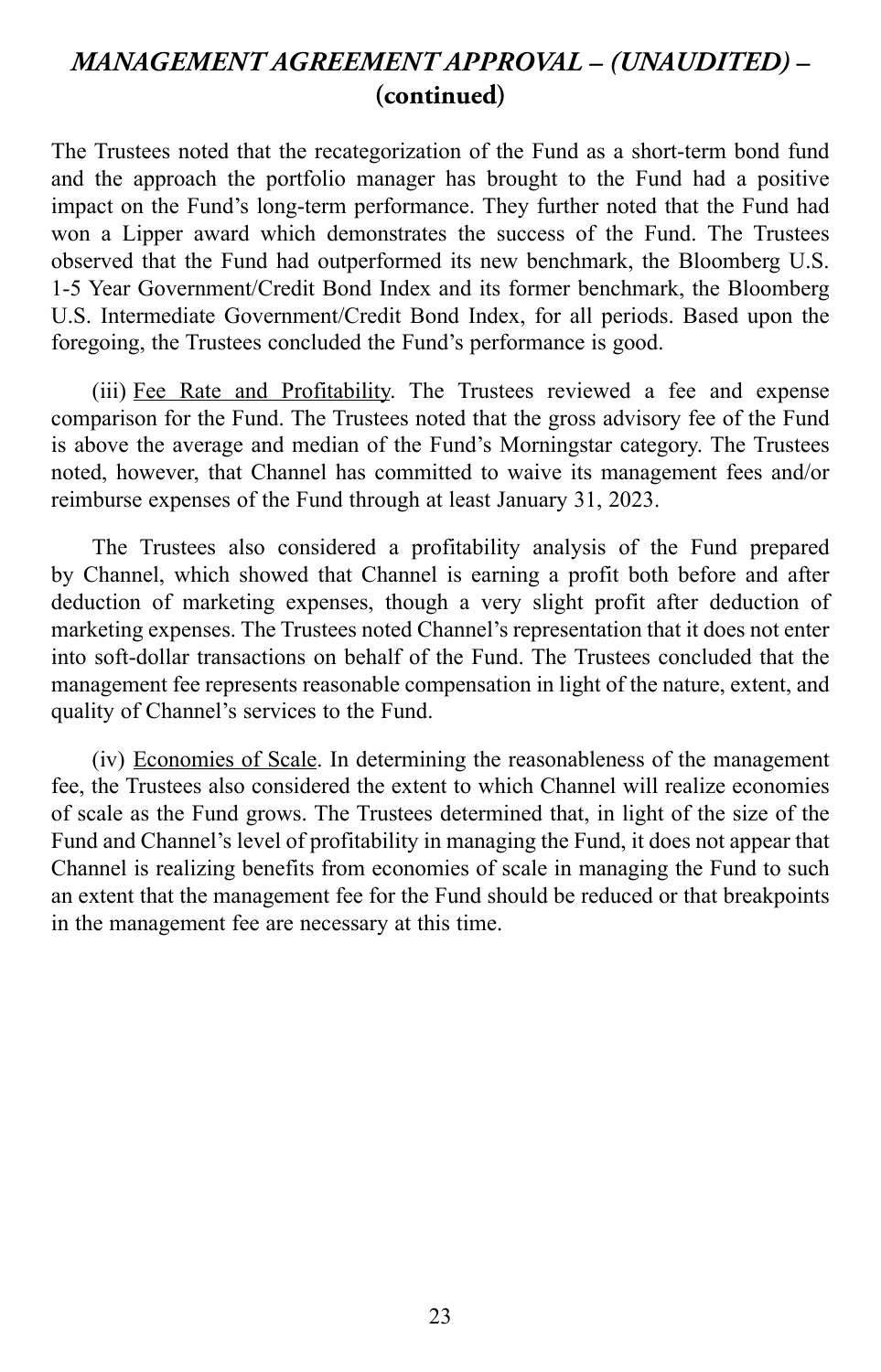| <b>FACTS</b> | WHAT DOES CHANNEL SHORT DURATION INCOME FUND<br>(THE "FUND") DO WITH YOUR PERSONAL INFORMATION?                                                                                                                                                                                                                                                                                                                                                           |
|--------------|-----------------------------------------------------------------------------------------------------------------------------------------------------------------------------------------------------------------------------------------------------------------------------------------------------------------------------------------------------------------------------------------------------------------------------------------------------------|
| Why?         | Financial companies choose how they share your personal information.<br>Federal law gives consumers the right to limit some but not all sharing.<br>Federal law also requires us to tell you how we collect, share, and<br>protect your personal information. Please read this notice carefully to<br>understand what we do.                                                                                                                              |
| What?        | The types of personal information we collect and share depend on the<br>product or service you have with us. This information can include:<br>Social Security number<br>account balances and account transactions<br>transaction or loss history and purchase history<br>checking account information and wire transfer instructions<br>When you are <i>no longer</i> our customer, we continue to share your<br>information as described in this notice. |
| How?         | All financial companies need to share customers' personal information<br>to run their everyday business. In the section below, we list the reasons<br>financial companies can share their customers' personal information;<br>the reasons the Fund chooses to share; and whether you can limit this<br>sharing.                                                                                                                                           |

| Reasons we can share your personal information                                                                                                                                             | Does the Fund share? |
|--------------------------------------------------------------------------------------------------------------------------------------------------------------------------------------------|----------------------|
| For our everyday business purposes—<br>such as to process your transactions, maintain your account(s),<br>respond to court orders and legal investigations, or report to<br>credit bureaus | <b>Yes</b>           |
| For our marketing purposes-<br>to offer our products and services to you                                                                                                                   | No                   |
| For joint marketing with other financial companies                                                                                                                                         | N <sub>0</sub>       |
| For our affiliates' everyday business purposes-<br>information about your transactions and experiences                                                                                     | No.                  |
| For our affiliates' everyday business purposes—<br>information about your creditworthiness                                                                                                 | No                   |
| For nonaffiliates to market to you                                                                                                                                                         | N <sub>0</sub>       |
|                                                                                                                                                                                            |                      |

**Questions?** Call (877) 627-8504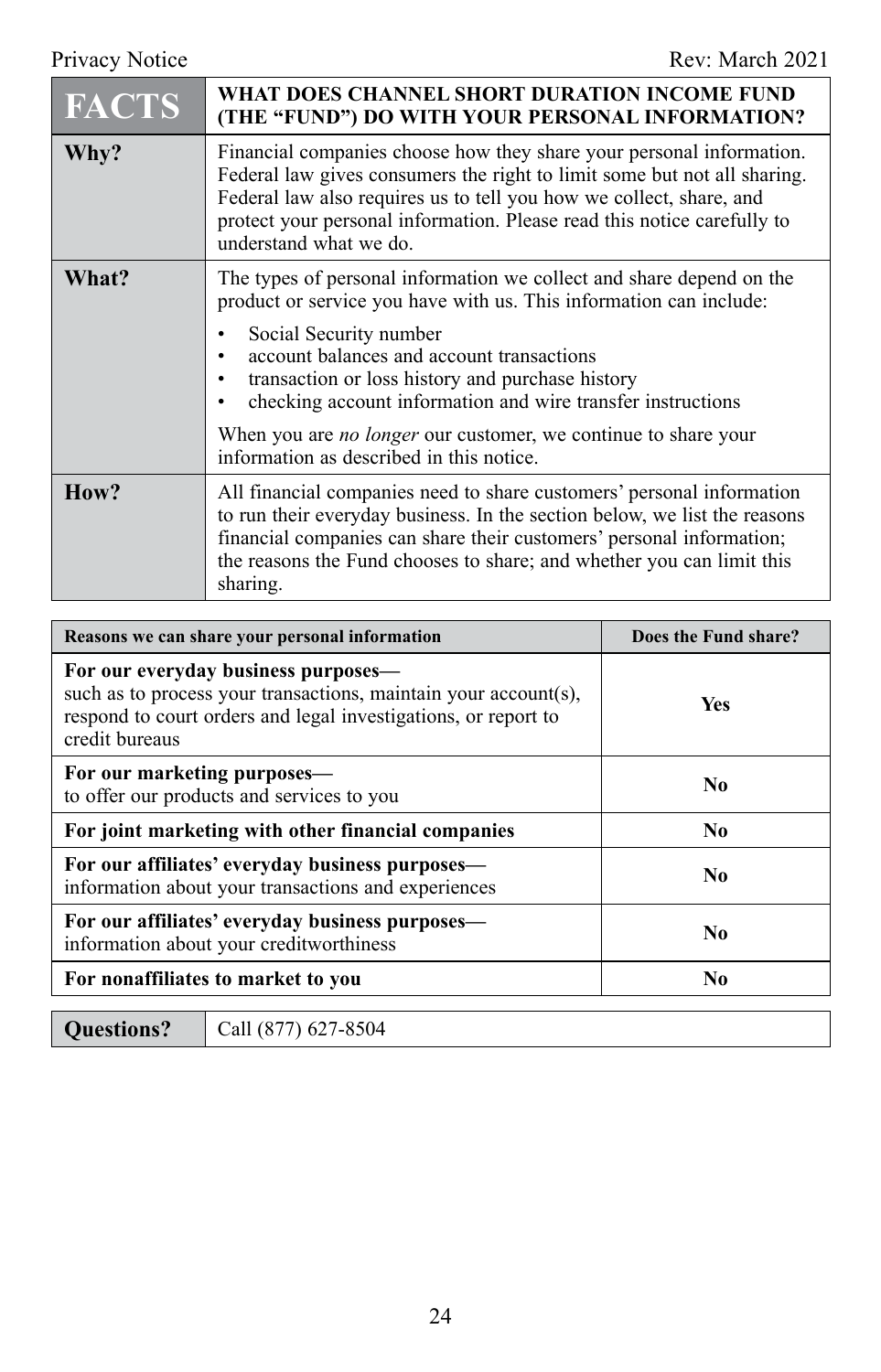| Who we are                                                      |                                                                                                                                                                                                                                                                                                                                                                                                                                                                                                                                                 |  |
|-----------------------------------------------------------------|-------------------------------------------------------------------------------------------------------------------------------------------------------------------------------------------------------------------------------------------------------------------------------------------------------------------------------------------------------------------------------------------------------------------------------------------------------------------------------------------------------------------------------------------------|--|
| Who is providing this                                           | Channel Short Duration Income Fund                                                                                                                                                                                                                                                                                                                                                                                                                                                                                                              |  |
| notice?                                                         | Ultimus Fund Distributors, LLC (Distributor)                                                                                                                                                                                                                                                                                                                                                                                                                                                                                                    |  |
|                                                                 | Ultimus Fund Solutions, LLC (Administrator)                                                                                                                                                                                                                                                                                                                                                                                                                                                                                                     |  |
| What we do                                                      |                                                                                                                                                                                                                                                                                                                                                                                                                                                                                                                                                 |  |
| <b>How does the Fund</b><br>protect my personal<br>information? | To protect your personal information from unauthorized<br>access and use, we use security measures that comply with<br>federal law. These measures include computer safeguards<br>and secured files and buildings. Our service providers<br>are held accountable for adhering to strict policies and<br>procedures to prevent any misuse of your nonpublic<br>personal information.                                                                                                                                                             |  |
| <b>How does the Fund</b><br>collect my personal<br>information? | We collect your personal information, for example, when you<br>open an account or deposit money<br>$\bullet$<br>buy securities from us or sell securities to us<br>make deposits or withdrawals from your account or<br>$\bullet$<br>provide account information<br>$\bullet$<br>give us your account information<br>make a wire transfer<br>$\bullet$<br>tell us who receives the money<br>$\bullet$<br>tell us where to send the money<br>$\bullet$<br>$\bullet$<br>show your government-issued ID<br>show your driver's license<br>$\bullet$ |  |
| Why can't I limit all<br>sharing?                               | Federal law gives you the right to limit only<br>$\bullet$<br>sharing for affiliates' everyday business purposes—<br>information about your creditworthiness<br>affiliates from using your information to market to you<br>$\bullet$<br>sharing for nonaffiliates to market to you<br>$\bullet$<br>State laws and individual companies may give you<br>additional rights to limit sharing.                                                                                                                                                      |  |
| <b>Definitions</b>                                              |                                                                                                                                                                                                                                                                                                                                                                                                                                                                                                                                                 |  |
| <b>Affiliates</b>                                               | Companies related by common ownership or control. They<br>can be financial and nonfinancial companies.<br>Channel Investment Partners LLC, the investment adviser<br>to the Fund, could be deemed to be an affiliate.                                                                                                                                                                                                                                                                                                                           |  |
| <b>Nonaffiliates</b>                                            | Companies not related by common ownership or control.<br>They can be financial and nonfinancial companies.<br>The Fund does not share your personal information                                                                                                                                                                                                                                                                                                                                                                                 |  |
| <b>Joint marketing</b>                                          | with nonaffiliates so they can market to you<br>A formal agreement between nonaffiliated financial<br>companies that together market financial products or<br>services to you.<br>The Fund doesn't jointly market.<br>$\bullet$                                                                                                                                                                                                                                                                                                                 |  |